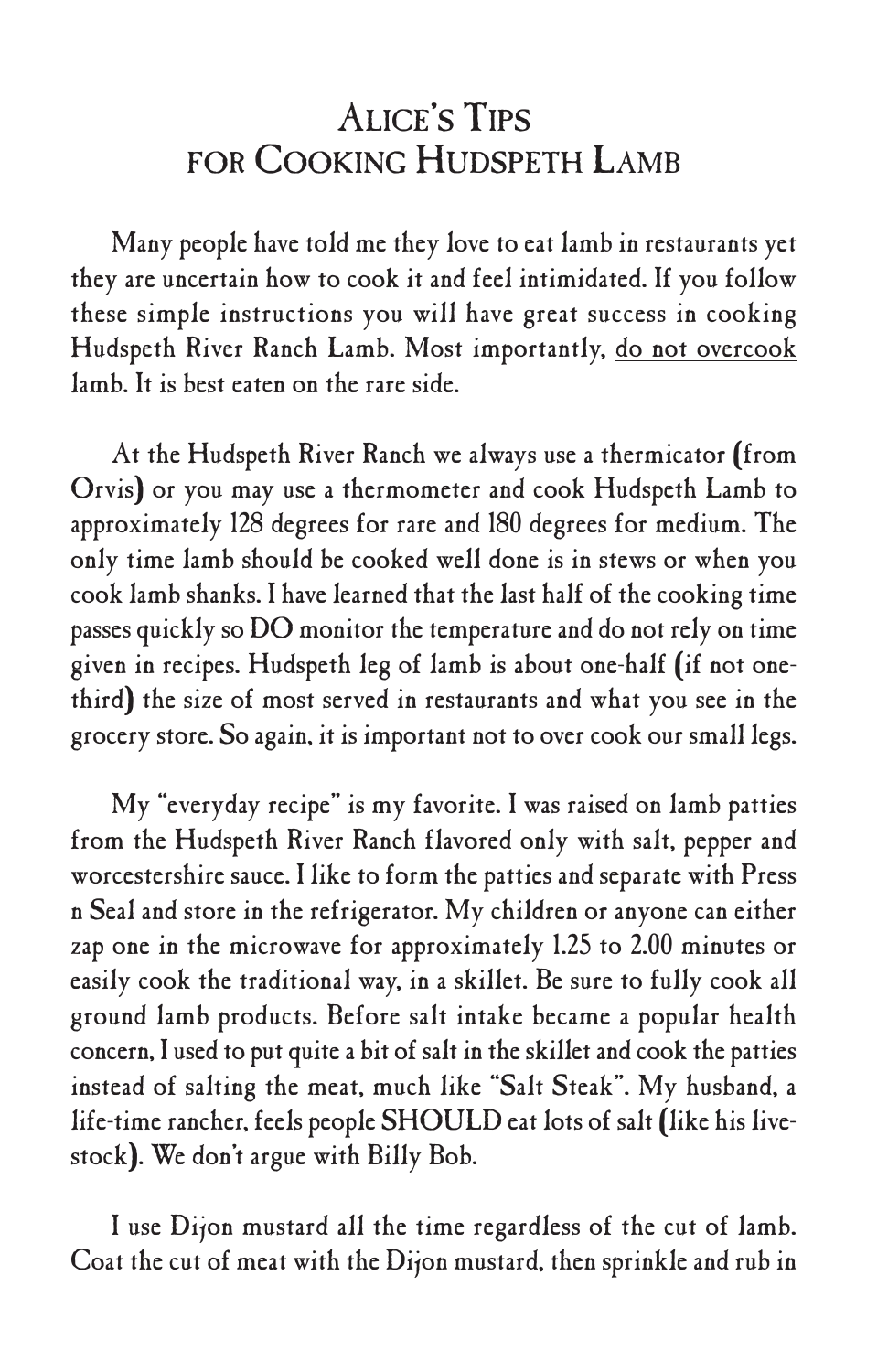fresh rosemary and garlic, thyme or garlic, if you choose. Generally, I only use Dijon mustard and rosemary. Bryan Worden, the Chef and Manager of Club Giraud in San Antonio, Texas, likes to coat the lamb, specifically the rack, with Dijon mustard, chopped parsley, chopped garlic, rosemary, thyme and oregano massaged all over the piece to form a crust. I have included a gluten free meatball recipe which is courtesy of our good friend, and favorite cooking guest, Susan Muncey.

In keeping with my general lamb cooking method, sear the leg coated with the Dijon mustard in olive oil until good and brown. Then cook at 325 or 350 degrees until done. Steve Straus, formerly with the Barn Door Restaurant in San Antonio, taught me to finish the legs with one-half Dijon mustard and one-half sweet jelly (ie. Red Currant, Plum, Jalapeno, Sherry) cooked in a sauce pan together until they melt and blend. After the leg has cooked about 30 minutes, baste the leg with this mixture and continue cooking until done ACCORDING TO YOUR THERMOMETER! Remember, don't use cooking times in recipes. If you follow the method I recommend it will come out Delicious!

Our baby lamb chops, which I affectionately call "lollipops", are the racks cut into "French chops" and trimmed. Again, I put Dijon mustard on the lamb chops but do not coat the lollipop chops with as much Dijon Mustard as the larger cuts of meat. The Lollipop Lamb Chops have the mildest flavor of any cut of lamb and as such cook them as plain as you can: they do not need any camouflage. A lamb is limited to 16 lollipops; they are very treasured.

My Mother, Claudia Hudspeth Abbey Ball, whose grandfather, Claude B. Hudspeth, founded the ranch in 1903, would always sear the lollipops with salt and pepper and serve them with her very own Major Grey's Mango Chutney. To grill the lamb chops, place on a pre-heated medium temperature gas or electric grill, or if you build a fire, allow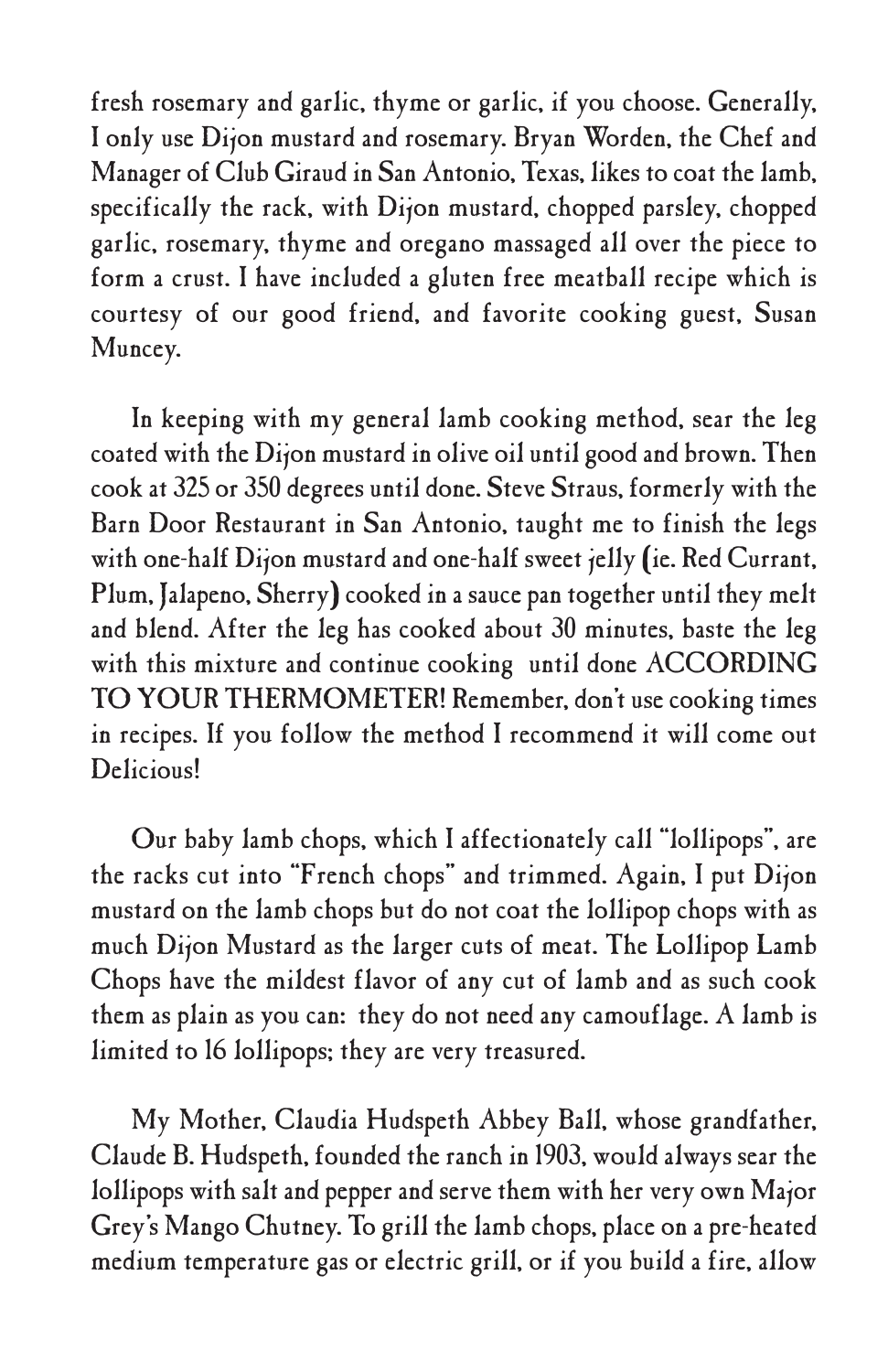it to burn down about 20-30 minutes until the coals are glowing red and covered with a layer of white ash. Glaze chops with Dijon Mustard, or olive oil, salt and pepper and cook thechops until they reach around 128 degrees (about 8-12 minutes) turning once. Again, remember to determine the "doneness" by the thermometer, not the time!

#### REMEMBER DO NOT OVERCOOK THE LAMB.

BEST OF LUCK discovering how easy and delicious lamb is to cook! Please feel free to call me (Alice Ball Strunk, 210-602-8501) with any of your questions or send stories of the wonderful recipes you have discovered to HudspethRiverRanch@bigbend.net. Have fun experimenting and I truly know you will enjoy eating Hudspeth 100% natural lamb.

Bon a petit!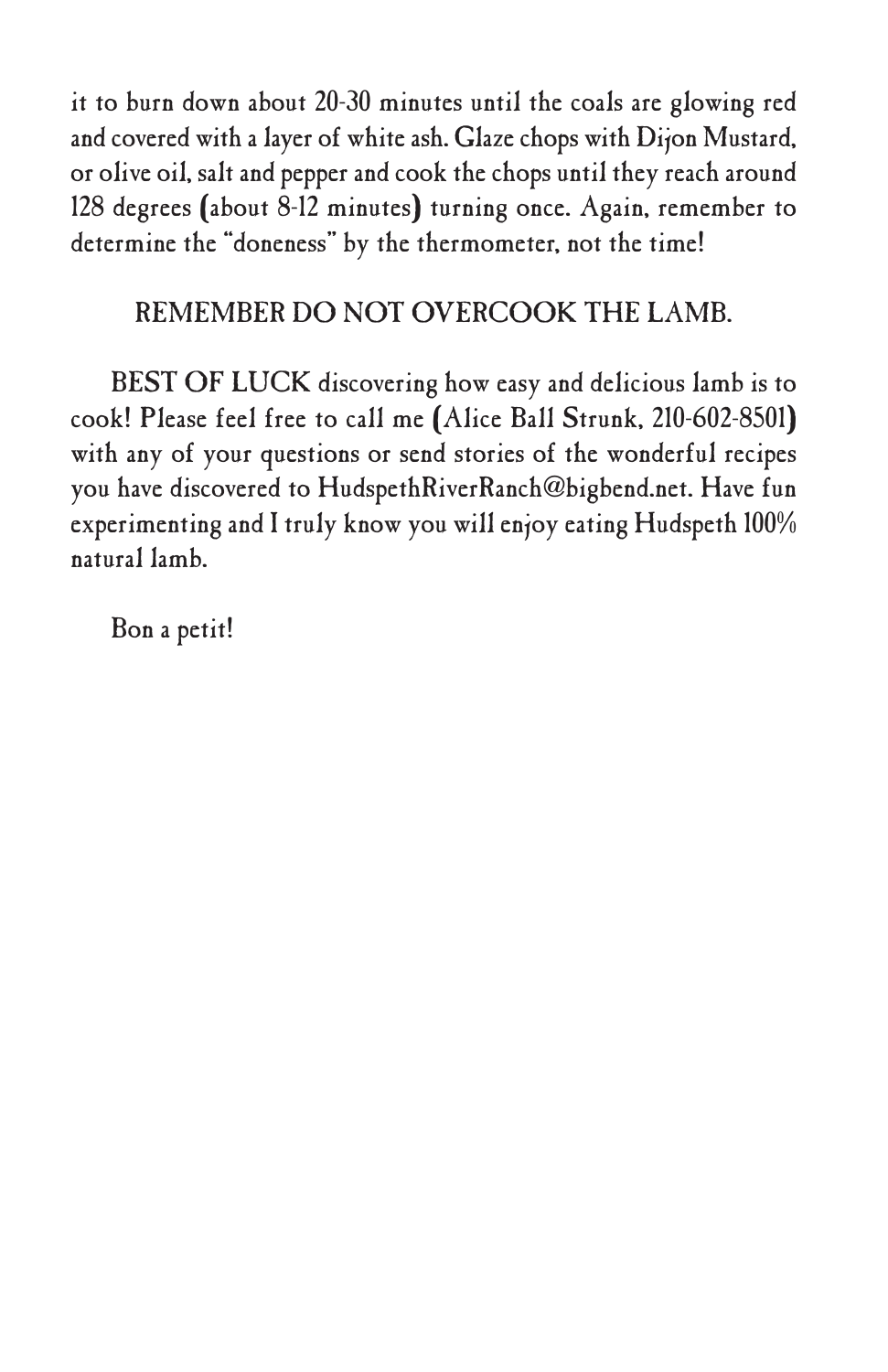# Table of Contents

| Alice's Tips for Cooking Hudspeth Lamb  Forword     |            |
|-----------------------------------------------------|------------|
|                                                     | $\ldots$ 2 |
|                                                     |            |
|                                                     |            |
|                                                     |            |
|                                                     |            |
|                                                     |            |
|                                                     |            |
|                                                     |            |
| Terrific Cucumber & Yogurt Sauce (TZATZIKI Sauce) 7 |            |
|                                                     | .8         |

# Main Courses

| Rebecca Rather & Jesse Griffiths |  |
|----------------------------------|--|
|                                  |  |
|                                  |  |
|                                  |  |
|                                  |  |
|                                  |  |
|                                  |  |
|                                  |  |
|                                  |  |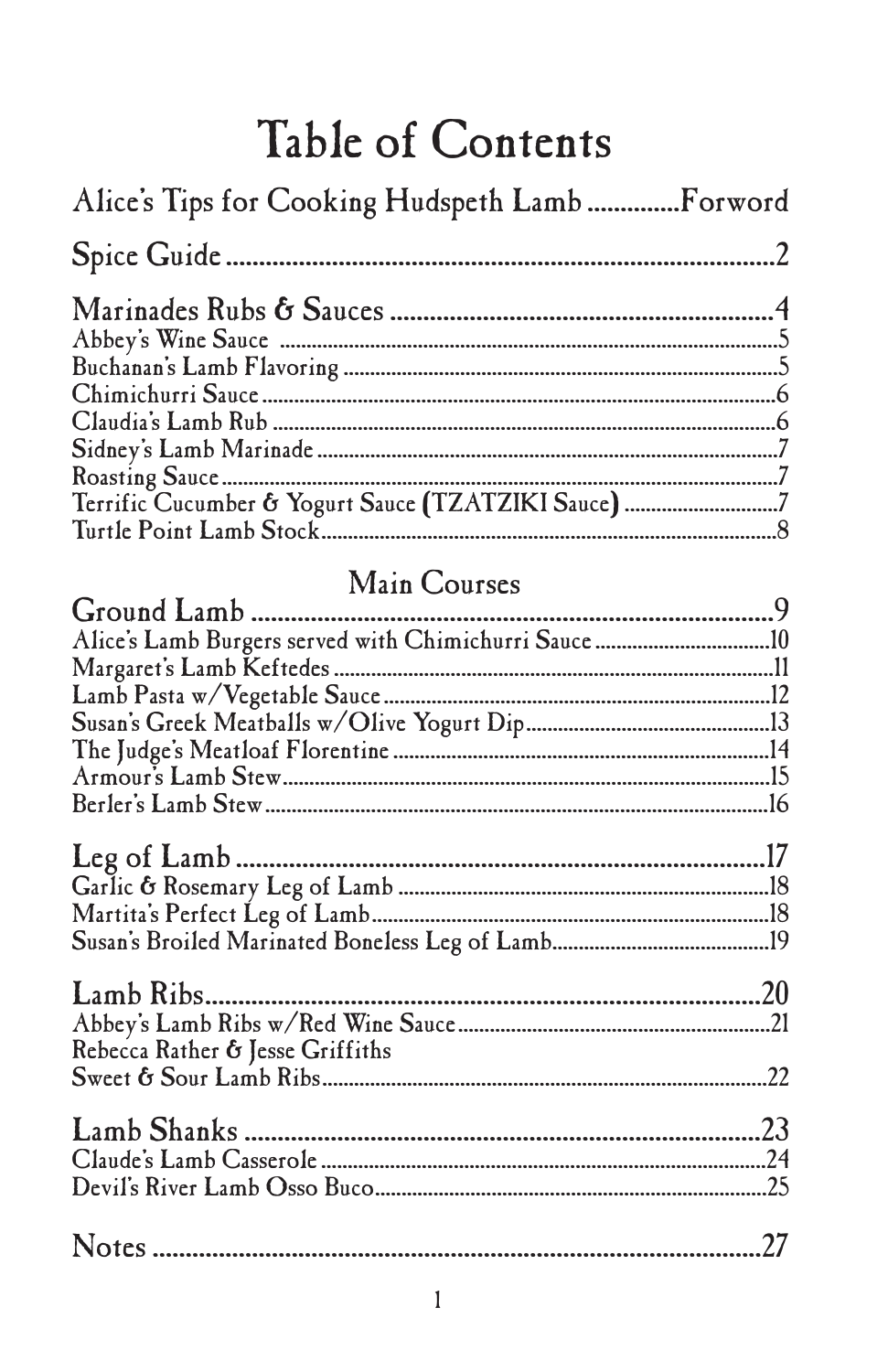# Spice Guide

Keep spices in tightly covered containers, in a cool dry place. After about a year, spices tend to lose flavor so more may be needed for seasonings. Overheating can cause spices to turn bitter. During lengthy cooking, add spices during the last half hour of cooking time.

Usually 1 t. Dried Herbs = 1 T. Fresh Herbs

ALLSPICE: Flavor a blend of cinnamon, cloves and nutmeg. Meat dishes, egg dishes, fish, gravies, pickles, relishes, tomato sauce, fruit preserves.

BASIL: Pungent, sweet aroma. Broiled and roasted meats and poultry, fish, egg dishes, soups, vegetables, tomato dishes, pasta, dressings, sauces.

BAY LEAF: Strong flavour. Stews, soups, vegetables, pickles, gravies, sauces, marinades.

CAYENNE: Red pepper, very hot. Meats, seafood, egg and cheese dishes, soups, sauces, dips, spreads, French dressing.

CHILI POWDER: Hot, peppery blend of herbs and spices. Spanish or Mexican dishes, bean and rice dishes, barbeque and cocktail sauces, spreads, dressings, dips, egg dishes, vegetables.

CINNAMON: Sweet, spicy aroma. Breads, cookies, cakes, desserts, pastries, beverages, sauces, vegetables.

CLOVES: Strong, spicy-sweet aroma. Pork and Lamb dishes, barbeque sauce, pickles, relishes, fruits, breads, cakes, cookies, desserts.

CUMIN: Strong, slightly bitter, lemon flavour. Spanish, Mexican and Eastern dishes, stews, pickles, tomato dishes.

CURRY: A blend of many spices; warm and sharp to hot and spicy. Meat, including lamb, seafood, egg and cheese dishes, soups, sauces, salad and dips.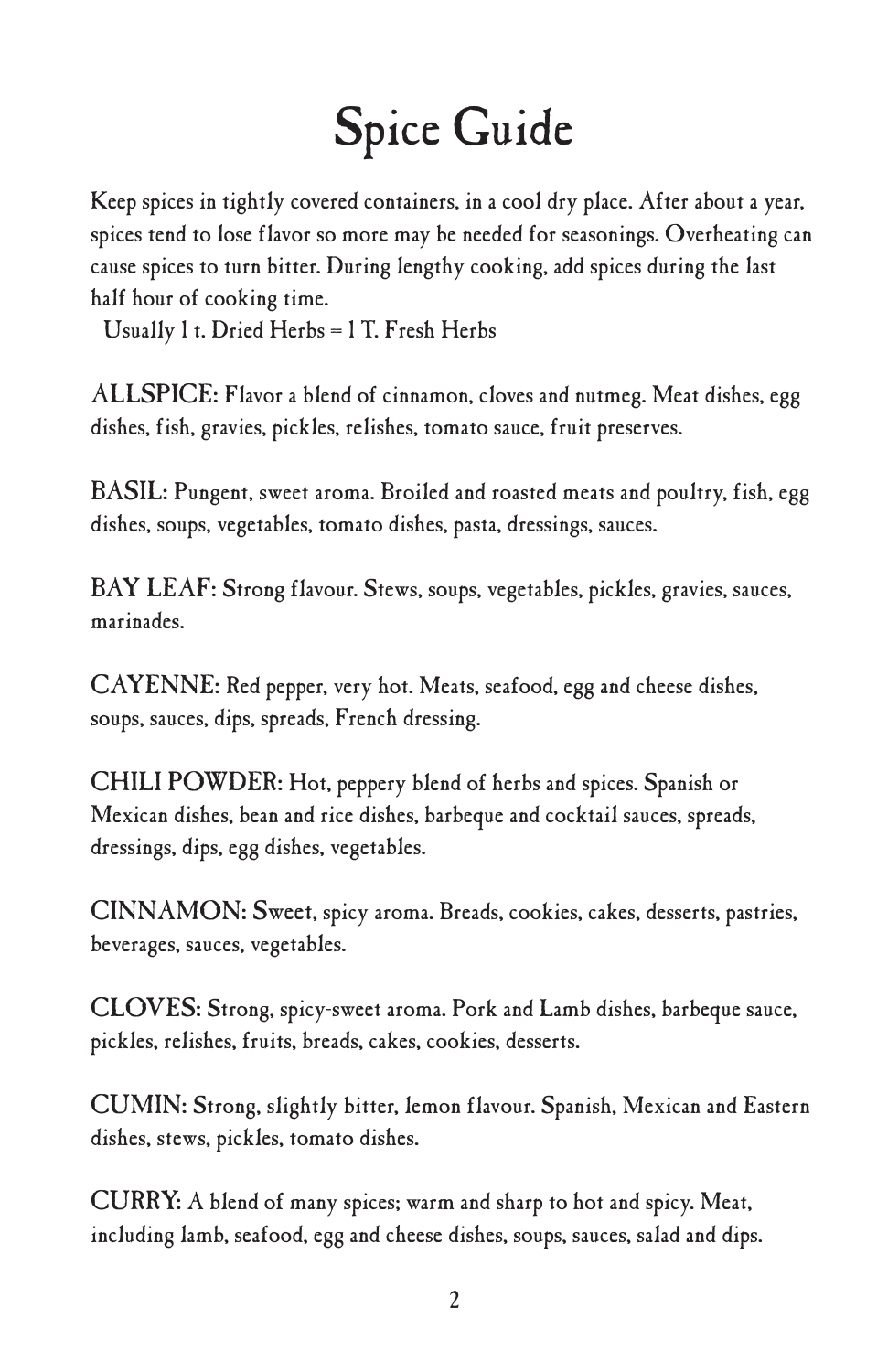DILL SEED: Mild, slight caraway-like flavour. Meats, poultry, fish, seafood, stews, soups, salads, sauces, dressings, dips, pickles, breads, egg dishes.

GINGER: Pleasant aroma, pungent taste. Oriental dishes, meats, vegetables, fruits, salad dressings, pickles, jams, marinades, breads, desserts.

MARJORAM: Spicy, sweet aroma. Roasted meats and poultry, fish and seafood, egg dishes, stews and casseroles, soups, vegetables, salads, gravies.

MUSTARD: Pungent taste. Pickles, relishes, salad dressings, sauces, dips, egg dishes, marinades, pork and ham, corned beef.

NUTMEG: Warm, sweet, spicy flavour. Vegetables, egg dishes, beverages, breads, cookies, cakes, desserts, sauces.

OREGANO: Strong and aromatic. Italian dishes, pizza and pasta, broiled and roasted meats, including lamb, fish and seafood, stews and casseroles, egg dishes, tomato sauces, soups, vegetables, salads, salad dressings.

PAPRIKA: Varies in taste from milk, slightly sweet to hot; adds colour to many dishes. Meats, poultry, salad dressings, dips, vegetables, soups and salads.

PARSLEY: Mild flavour. Brings out the flavour of most non-sweet foods, including lamb.

ROSEMARY: Sweet, spicy, pine-like fragrance. Roasted meat, especially lamb, poultry, fish, stews, casseroles, stuffings, salads, breads and egg dishes.

SAGE: Strong, slightly bitter. Roasted meats and poultry, fish, stuffings, vegetables, cheese dishes, salads, gravies and sauces.

THYME: Pungent herb of the mint family. Good with lamb, chicken, bean, egg and vegetable dishes. Also used medicinally.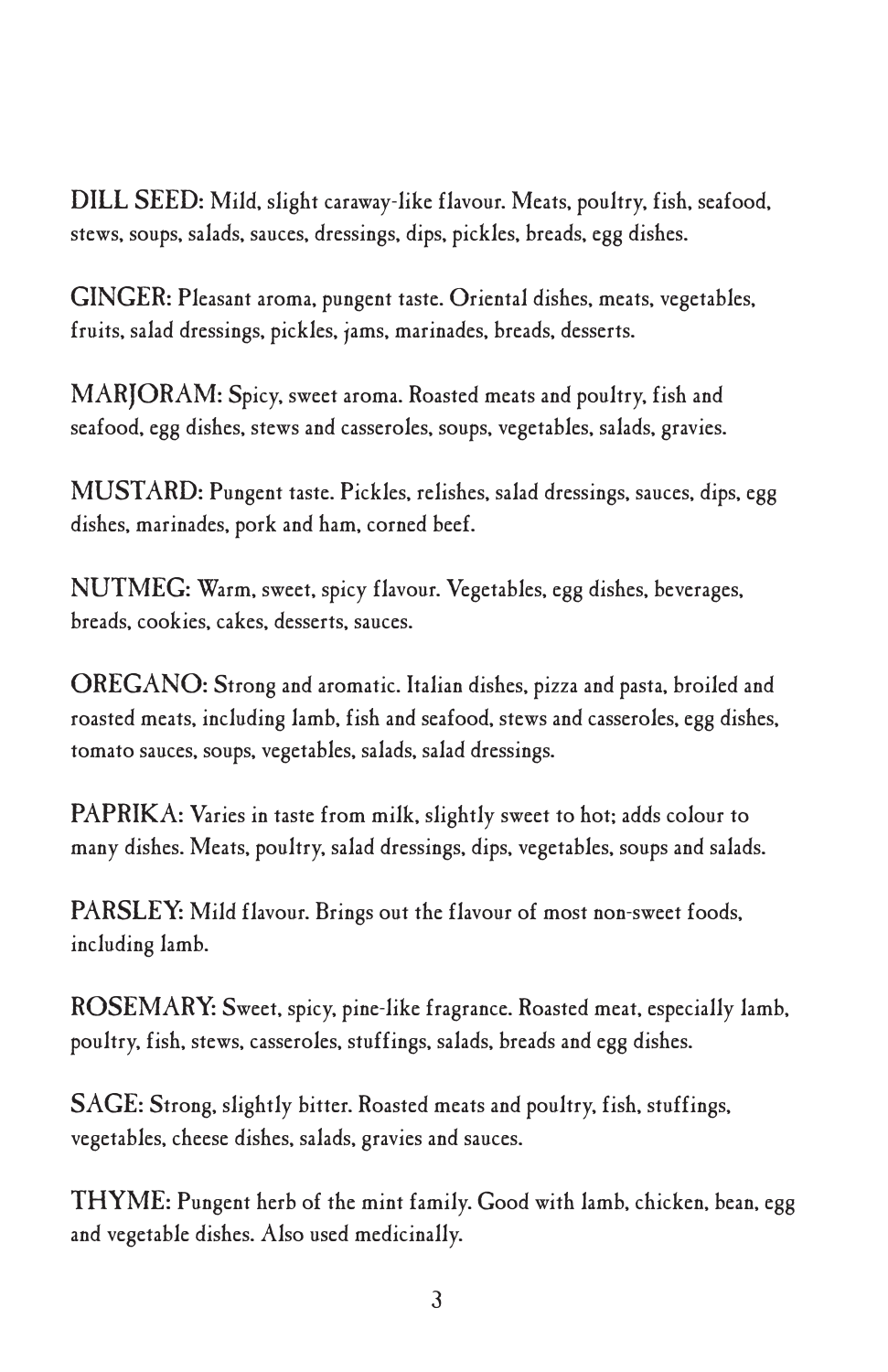# Marinades, Rubs & Sauces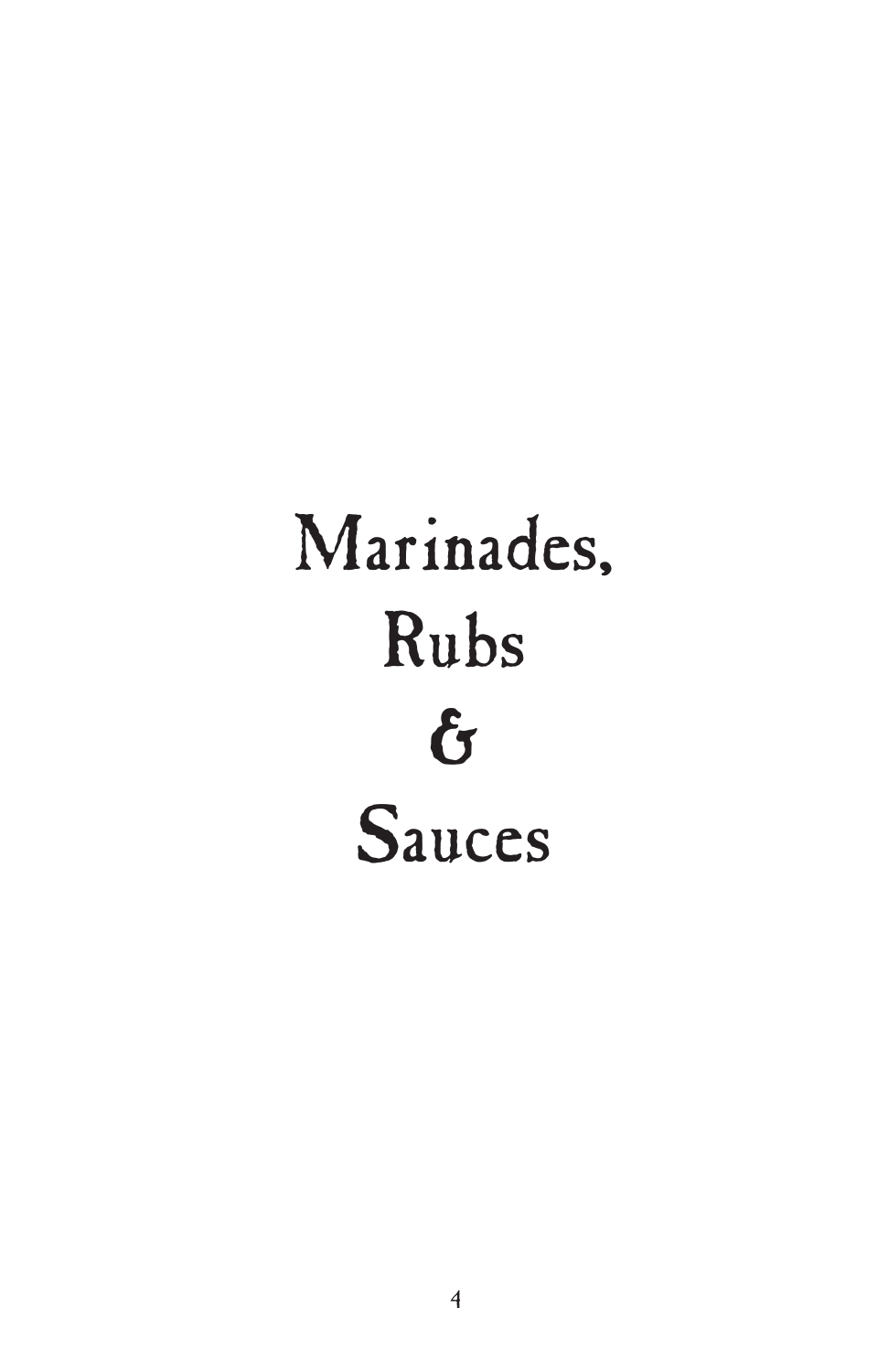#### Abbey's Red Wine Sauce

1/4 C. Onion or Shallot, finely chopped 1 C. Dry Red Wine (Pinot Noir) 1 t. Fresh Rosemary, minced 1/2 t. Fresh Thyme, minced 1 t. Chives, chopped 1 C. Broth (Lamb or Beef) 1 - 2 T. Butter Sea Salt, to taste Black Pepper, freshly ground, to taste

Sauté onions until tender. Add wine and herbs; simmer briskly until the wine has boiled down to a syrup. Add broth and continue to simmer until reduced to about 3/4 cup. Add butter; stir. Taste and season with salt and pepper.

Serve sauce with the lamb.

#### Buchanan's Lamb Flavoring

Worcestershire Sauce Garlic Powder Cracked Black Pepper

Liberally bathe lamb with Worcestershire Sauce and sprinkle with Garlic Powder and Cracked Black Pepper. Broil or Grill lamb until desired temperature. Serve with Basmati Rice or Grits & Green Salad.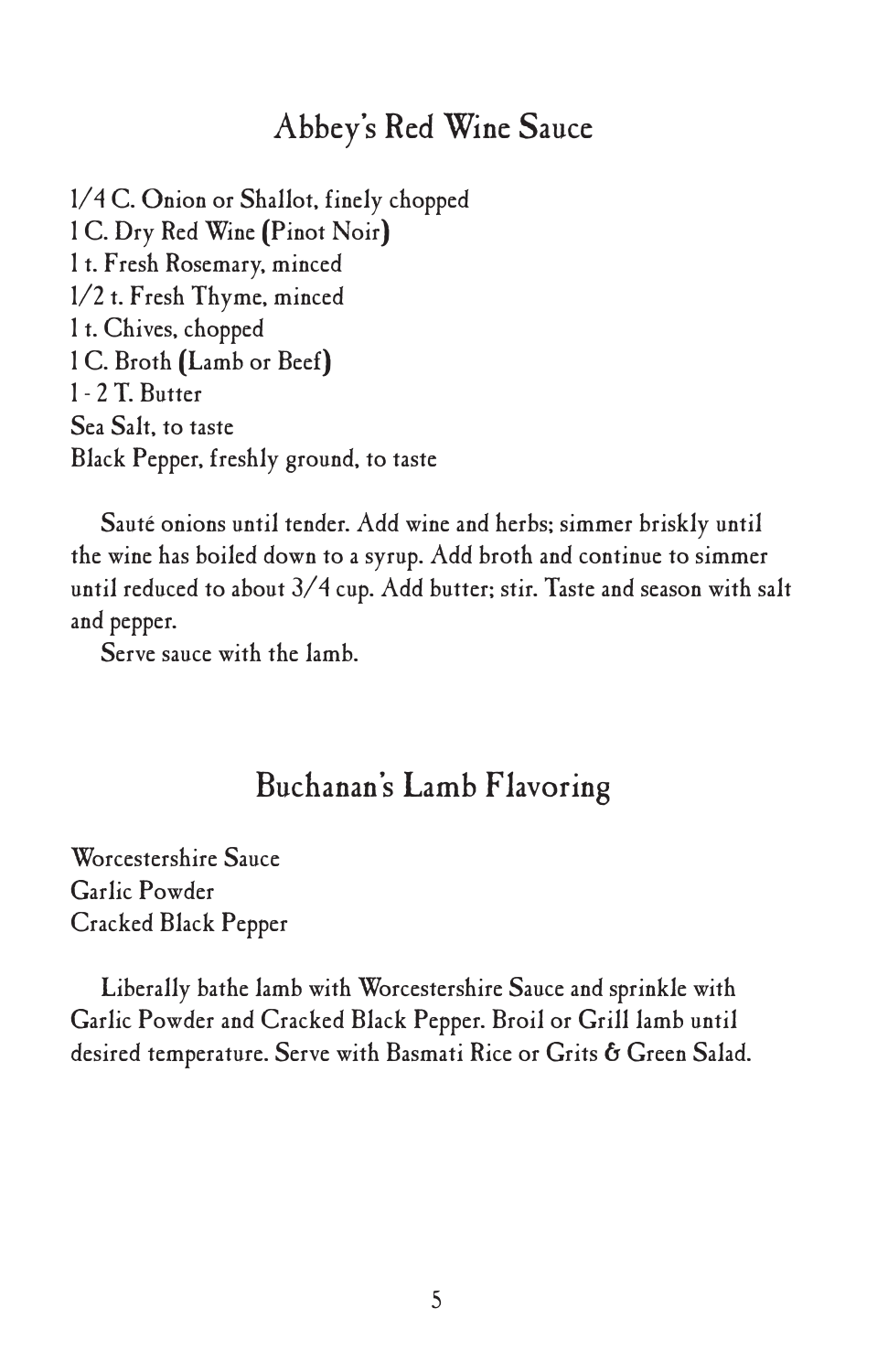## Chimichurri Sauce

 Bunches Flat Leaf Parsley Cloves Garlic, crushed Lemons – juiced 1/2 t. Crushed Red Pepper 1/2 t. Cumin ml. Olive Oil Kosher Salt Black Pepper, freshly ground

Wash and drain parsley, remove thick stems. Pulse parsley in blender with garlic, red pepper, lemon juice, and cumin until mildly chopped. Slowly add olive oil as you continue to pulse, emulsifying the sauce which will turn it slightly opaque. Keep pulsing until desired coarseness then season with salt  $6$  pepper. Can be used immediately, but we find that the flavors are most intense when you let it sit in the fridge for a few hours or overnight.

#### Claudia's Lamb Rub

1 Button Garlic (or Garlic Salt) 15–20 Fresh Mint Leaves 1 T. Sugar Dash of Salt 1/8 t. Cayenne Pepper 1/4 t. Hot Cider Vinegar

Blend all ingredients in a blender.

This rub tenderizes and flavors lamb for frying, broiling or baking. Pat it on uncooked chops and let set 15 minutes or rub on uncooked roast and baste occasionally.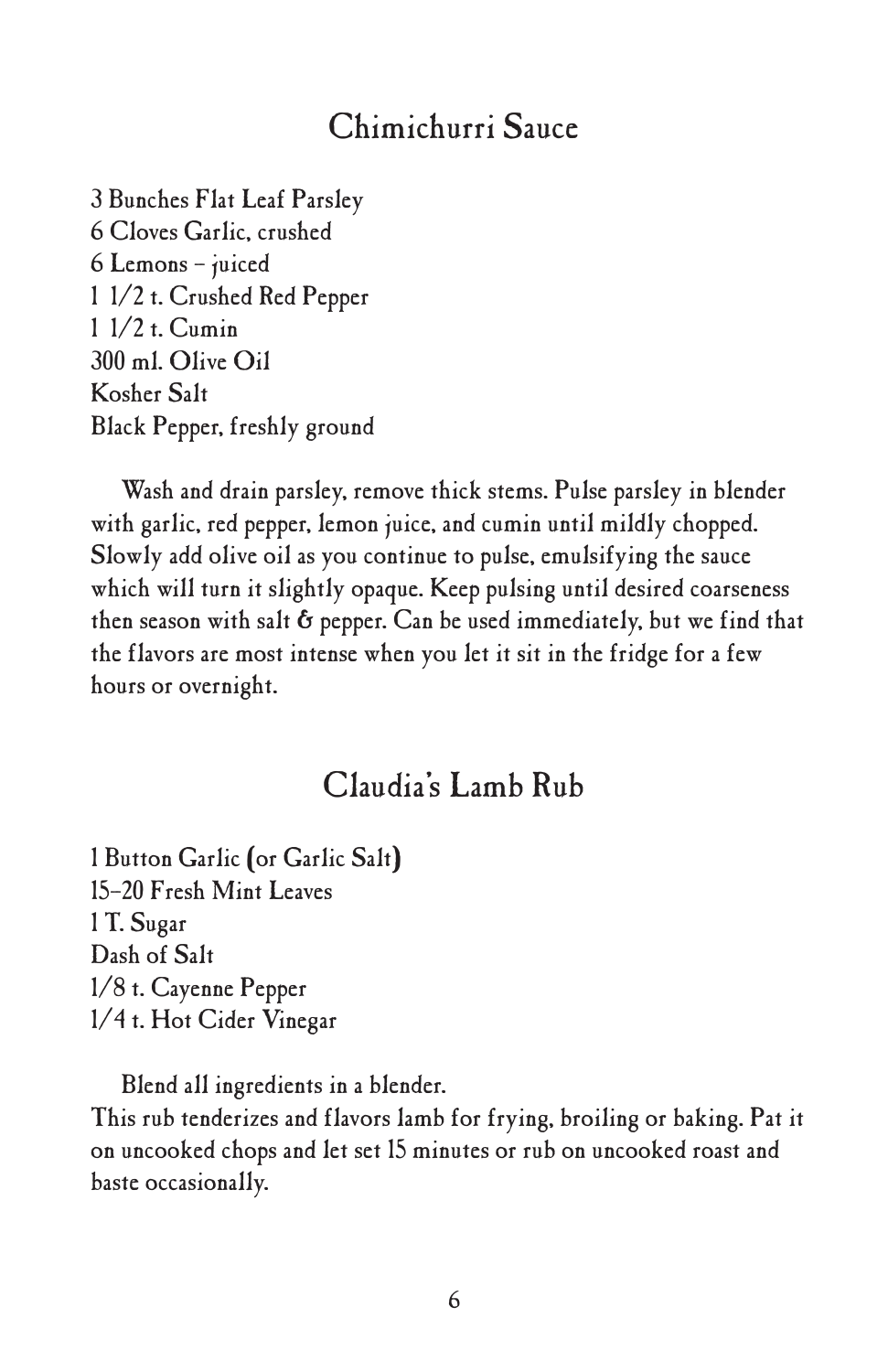### Sidney's Lamb Marinade

4 Parts Olive Oil 1 Part Balsamic Vinegar Fresh Rosemary

Combine all ingredients. Marinate Lamb for 4 hours before grilling.

## Roasting Sauce

2 – 4 Cloves Garlic, chopped 2 t. Salt 4 t. Black Pepper, freshly ground 2 crushed Bay Leaves 2 t. Powdered Ginger 2 t. Thyme 2 t. Sage 2 t. Marjoram 1/3 c. Soy Sauce 1/3 c. Olive Oil

Combine all ingredients.

#### Terrific Cucumber & Yogurt Sauce (TZATZIKI Sauce)

2 C. Plain Low-Fat Yogurt 1/4 C. Fresh Mint, finely chopped 1 1/4 C. Cucumber, deseeded & finely chopped 1/2–1 t. Sea Salt 1/4 t. Black Pepper, freshly ground 1–2 t. Lemon Juice 2 Cloves Garlic, finely minced (optional)

Stir all ingredients together. Refrigerate. May be made a day in advance.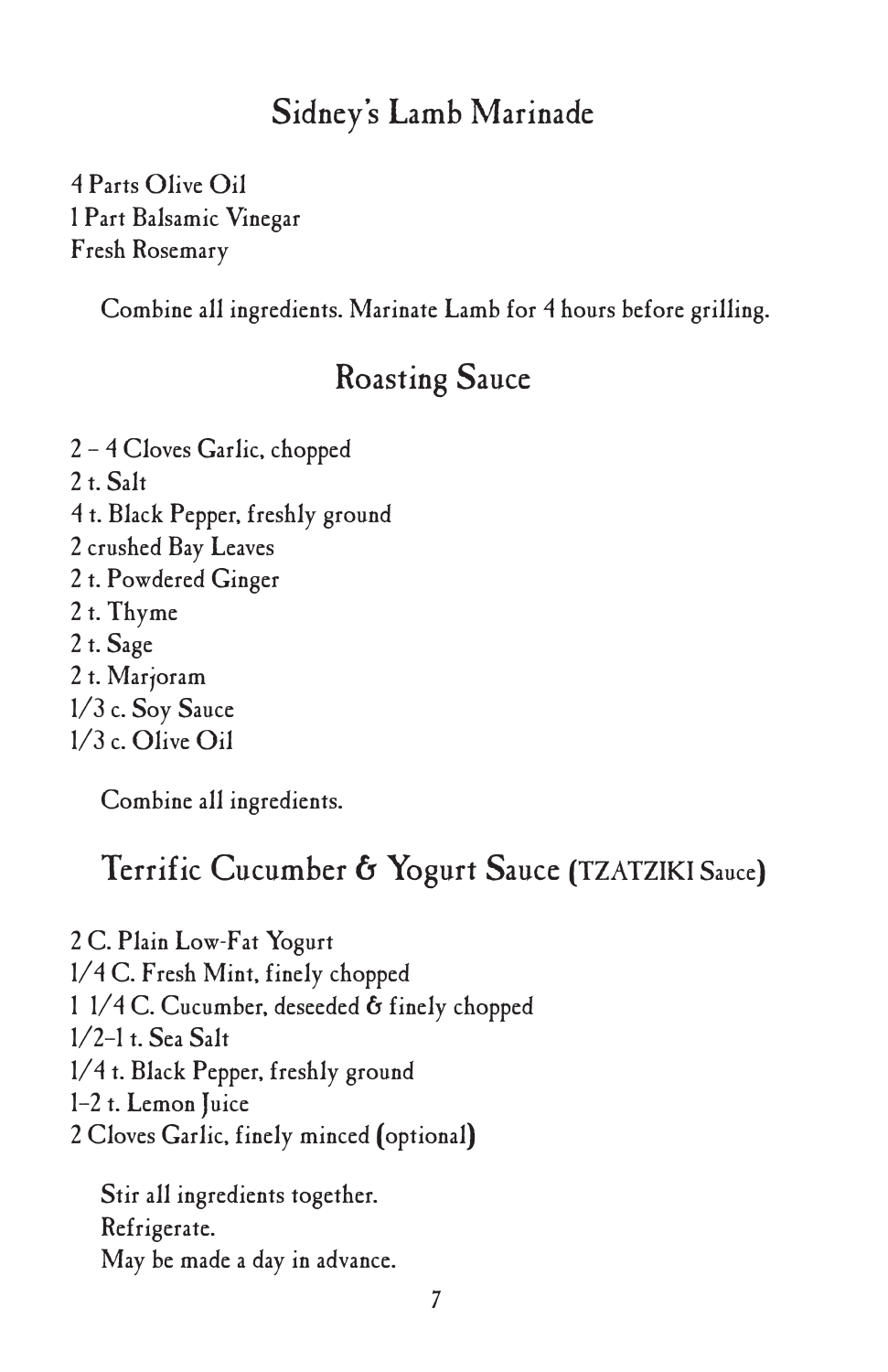#### Turtle Point Lamb Stock

 1/2 Lbs. Lamb Ribs or Neck Bones 2–3 T. Olive Oil plus extra to drizzle Onion, chopped Carrots, chopped Celery Stalk, chopped 1/2 Clove Garlic Whole Tomatoes Ml. Dry White Wine T. Black Peppercorn 1 Bay Leaf A few sprigs Thyme & Flat Leaf Parsley

Preheat oven to 425. Spread the bones out on a large roasting pan and drizzle with olive oil to coat. Roast for 45–60 minutes, turning bones half way through cook time.

Heat olive oil in large skillet and add vegetables and garlic. Stir occasionally over medium-high heat. Add tomatoes and fry for another 3 minutes. Add wine and let boil until liquid is reduced by half. Add bones to stock and add enough water to cover, about 8 cups. Bring to simmer and skim off froth that rises to top. Add peppercorns and herbs. Simmer stock for 4–6 hours. Let stand for a few minutes before passing through a fine sieve. Leave to cool, chill or freeze in convenient portions. Delicious!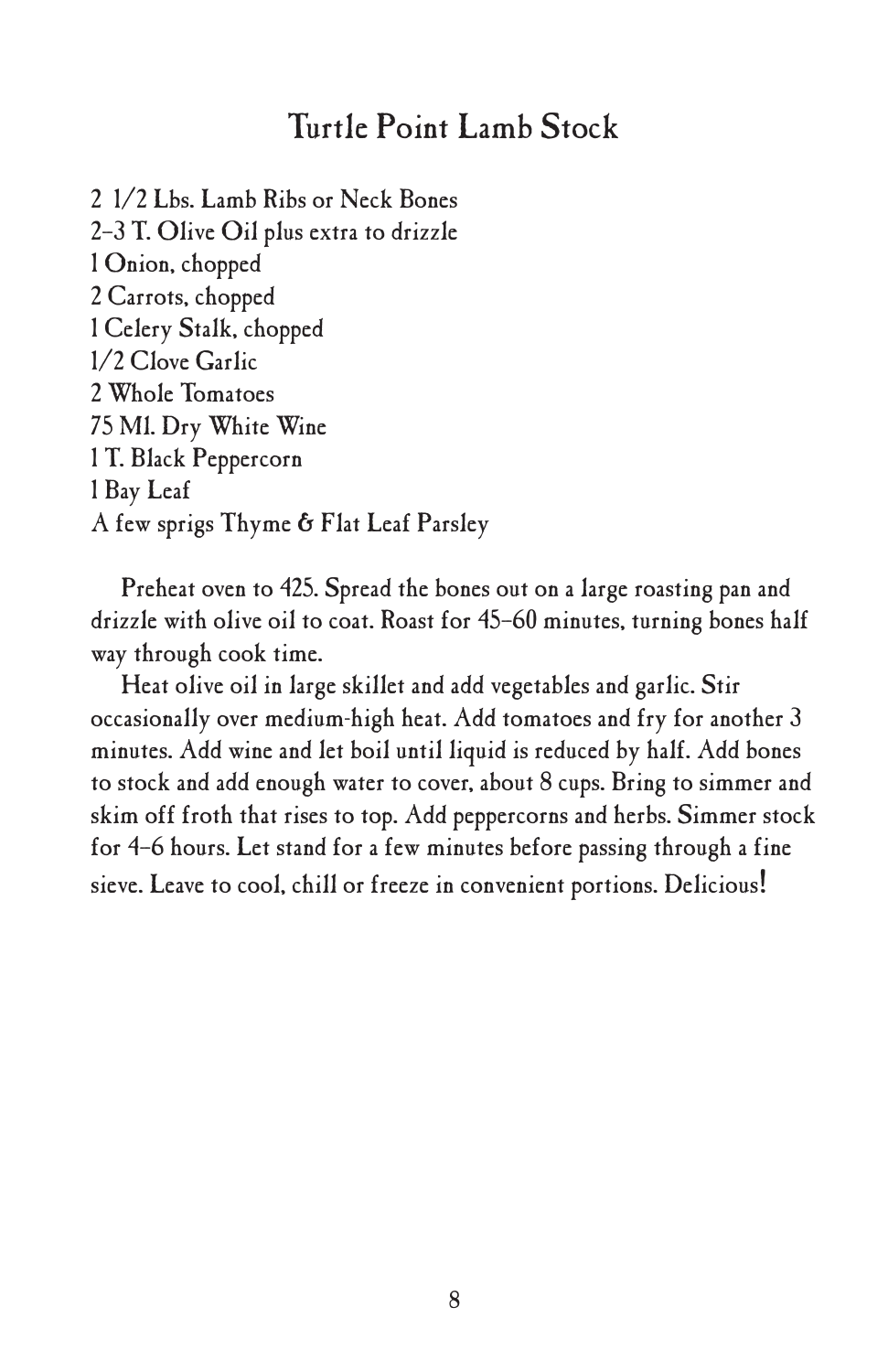# Main Courses

Ground Lamb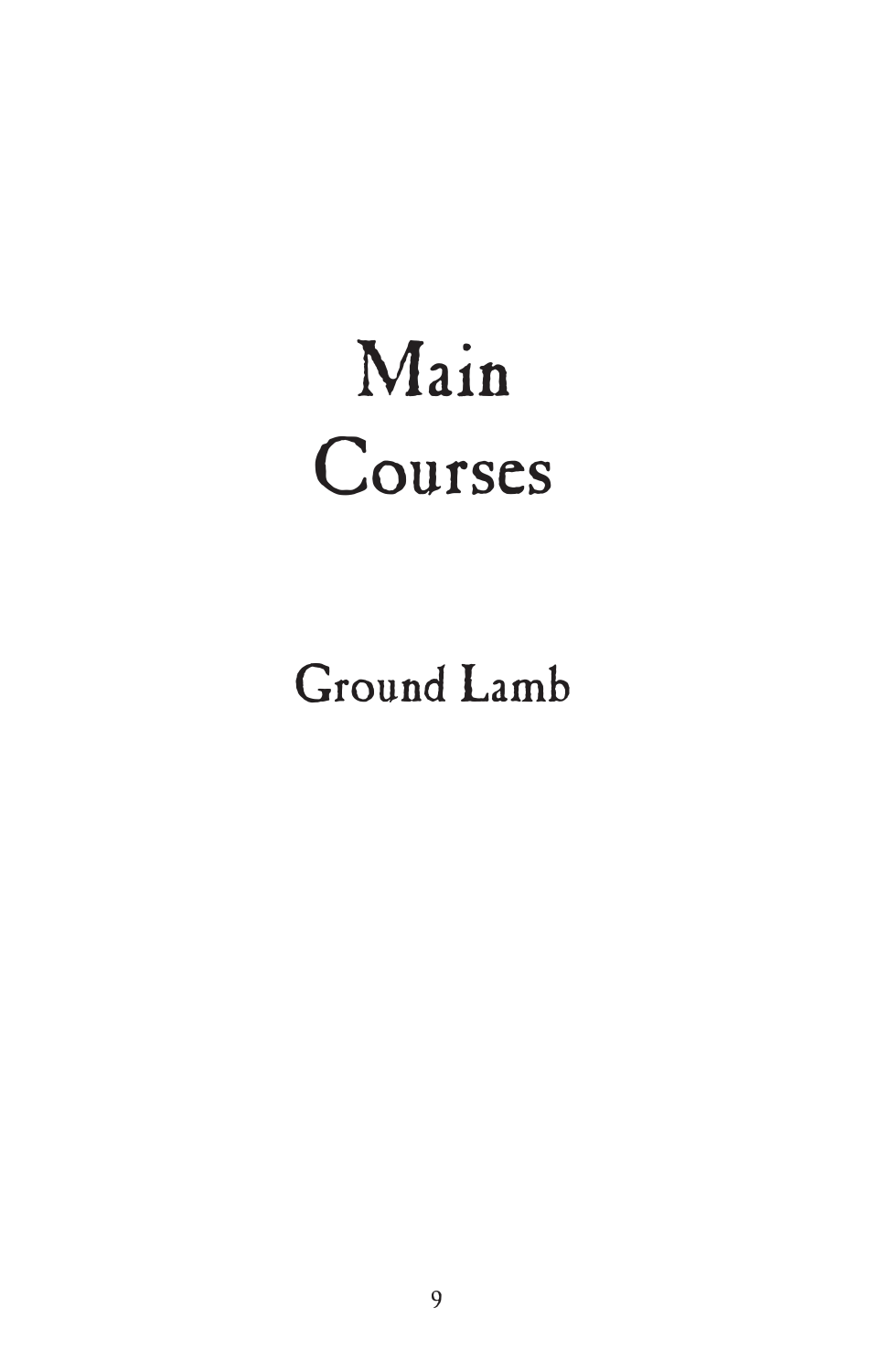#### Alice's Lamb Burgers Served With Chimichurri Sauce

 Lbs. Hudspeth River Ranch Ground Lamb T. Garlic, minced T. Cilantro, chopped T. Mint, chopped T. Jalapeno, deseeded and chopped T. Oyster Sauce T. Olive Oil Pasture Egg Yolks t. Kosher Salt t. Black Pepper, freshly ground Chimichurri Sauce (See below) 8–10 mini burger buns, buttered

In a large bowl, mix all ingredients. Form into small patties. Grill mini lamb patties and toast buns.

Assemble and top generously with Chimichurri sauce and Enjoy!

#### Chimichurri Sauce

 Bunches Flat Leaf Parsley Cloves Garlic, crushed Lemons – juiced 1/2 t. Crushed Red Pepper 1/2 t. Cumin ml. Olive Oil Kosher Salt Black Pepper, freshly ground

Wash and drain parsley, remove thick stems. Pulse parsley in blender with garlic, red pepper, lemon juice, and cumin until mildly chopped. Slowly add olive oil as you continue to pulse, emulsifying the sauce which will turn it slightly opaque. Keep pulsing until desired coarseness then season with salt  $6$  pepper. Can be used immediately, but we find that the flavors are most intense when you let it sit in the fridge for a few hours or overnight.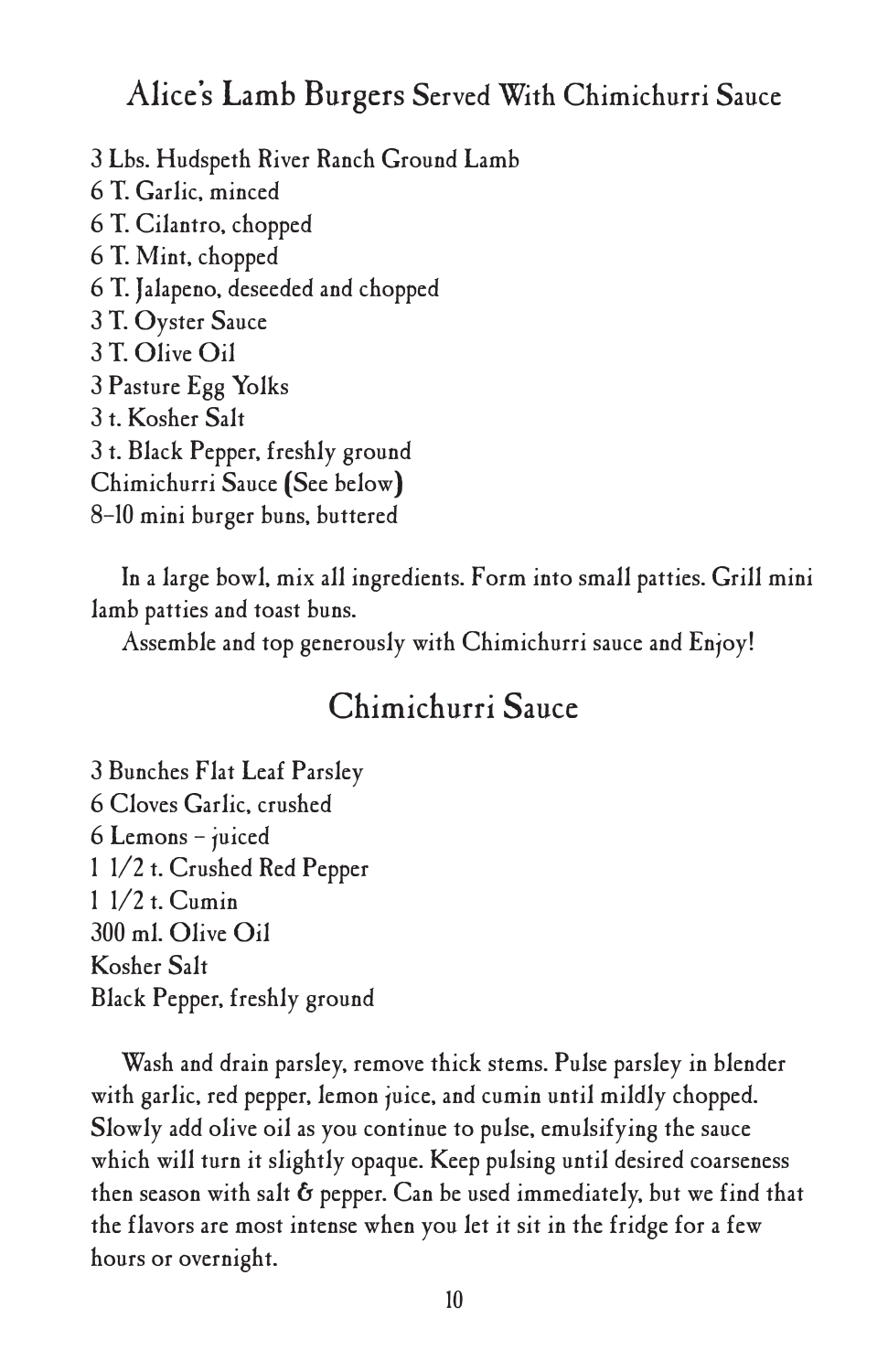# Margaret's Lamb Keftedes

 1/2 White Onion, chopped Cloves Garlic, minced T. Bread Crumbs Lbs. Hudspeth River Ranch Ground Lamb Pastured Eggs 1/2 t. Coriander Seeds 1/2 t. Cumin 1/2 t. Cinnamon Nibs t. Black Pepper, freshly ground Sprouted Wheat Flour for dusting Clarified Butter Fresh Oregano, torn Fresh Mint, torn Fresh Lemon

Toast the cinnamon, cumin and coriander in a dry skillet until fragrant, then set aside to cool. Meanwhile, sauté the onion with a pinch of salt in a little clarified butter over medium heat until softened, about 2 minutes. Add that garlic and cook until softened, about another 2 minutes, set aside.

Grind the toasted spices together in a mortar and then add black pepper.

In a mixing bowl, combine the onions, garlic and lamb. Add bread crumbs to the lamb along with the spices, pepper and torn oregano. Mix everything together by hand. Form the meat mixture into golf ball size balls then roll into the flour, gently shaking off any excess flour.

Heat clarified butter in a heavy pan over medium heat and then add the meatballs to the pan. Pan fry until golden brown and crusty on the outside, then drain briefly on paper towels.

Arrange the meatballs on a plate, drizzle with olive oil and season with salt and pepper. Garnish with lemon zest and oregano and serve with olives and lemon wedges.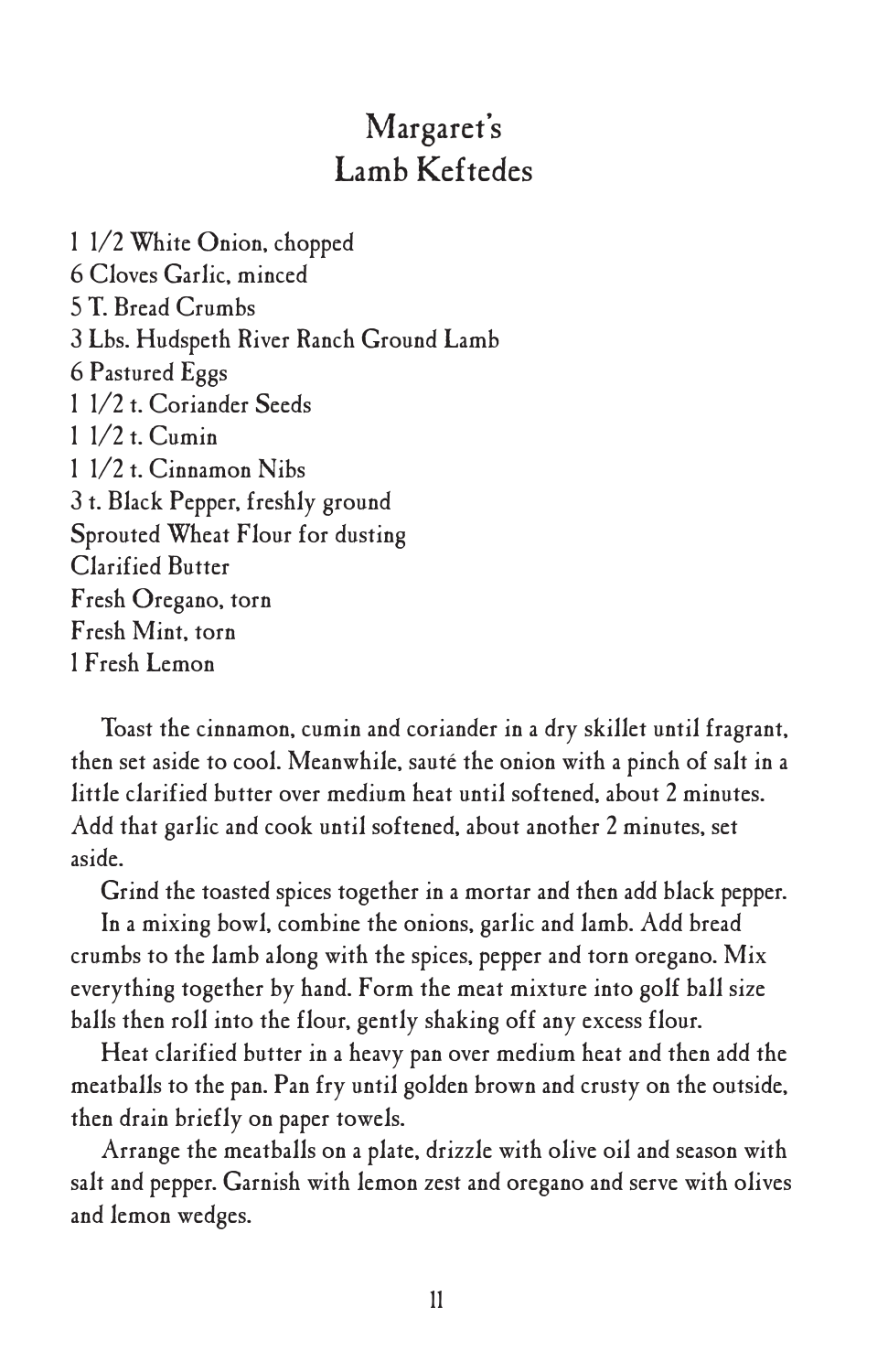### Lamb Pasta w/Vegetable Sauce

 Lb. Hudspeth River Ranch Ground Lamb T. Olive Oil C. Onion, chopped Cloves Garlic, minced 1/2 C. Zucchini, thinly sliced C. Mushrooms, sliced (14.5 oz.) can Diced Tomatoes w/juice T. Basil Leaves, chopped 1/2 t. Black Pepper, freshly ground 1/4 t. Sea Salt oz. Pasta, cooked and drained 1/4 C. Olives, sliced and drained

In large skillet, sauté onion and garlic in olive oil for 2 minutes. Add lamb and sauté 4–5 minutes, stirring occasionally, until meat is cooked. Drain well, set aside.

Add zucchini, mushrooms, tomatoes and juice, basil, pepper and salt. Cover and cook for 5 minutes until vegetables are crisp-tender. Mix in cooked lamb and onions, pasta and olives.

Heat thoroughly and serve.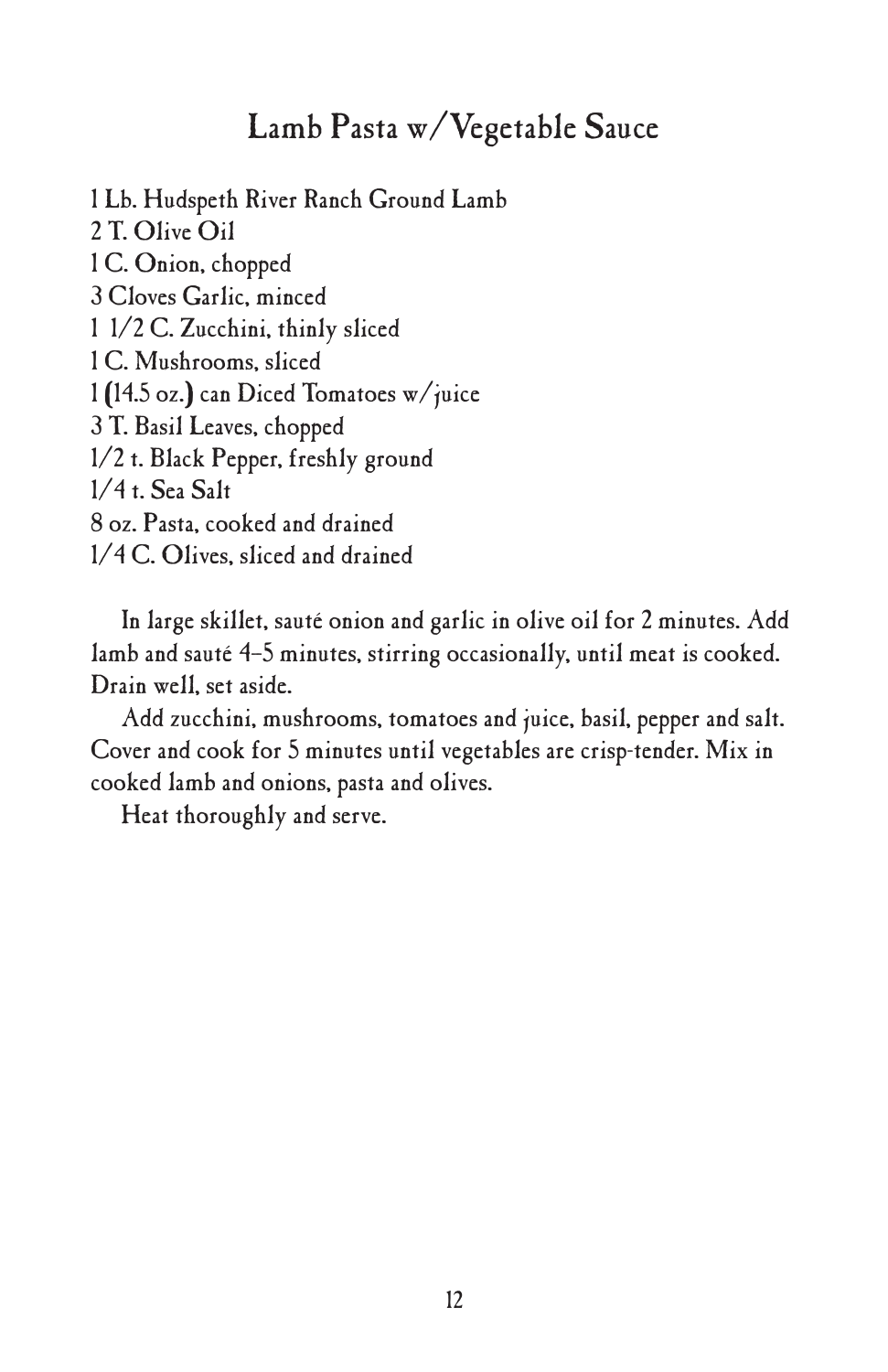# Susan's Greek Lamb Meatballs With Olive Yogurt Dip

1/2 C. Greek yogurt 1/4 C. Kalamata olives, chopped fine 2 Cloves Garlic, minced 1/4 C. Fresh Mint, chopped fine 3/4 Lbs Organic Ground Beef 3/4 Lbs Hudspeth River Ranch Ground Lamb 1/2 C. Onion, finely chopped 1 t. Gluten Free Bread Crumbs, finely ground 1/3 C. Feta Cheese, finely crumbled 1/2 t. Milk 1/4 C. Egg, lightly beaten 1/2 C. Oregano 1 t. Black Pepper, freshly ground Sea Salt

Preheat oven to 375 deg F and spray a 9x13 cooking dish with gluten free cooking spray.

For the dip, in a small bowl, combine the yogurt, olives, 1 clove of garlic and 2 Tbsp of the mint together. Set aside.

In a large bowl, mix together the remaining ingredients. Shape into 1 1/2 inch meatballs and place in baking dish. Bake uncovered for approximately 25 minutes or until lightly browned on top.

Serve with olive yogurt dip.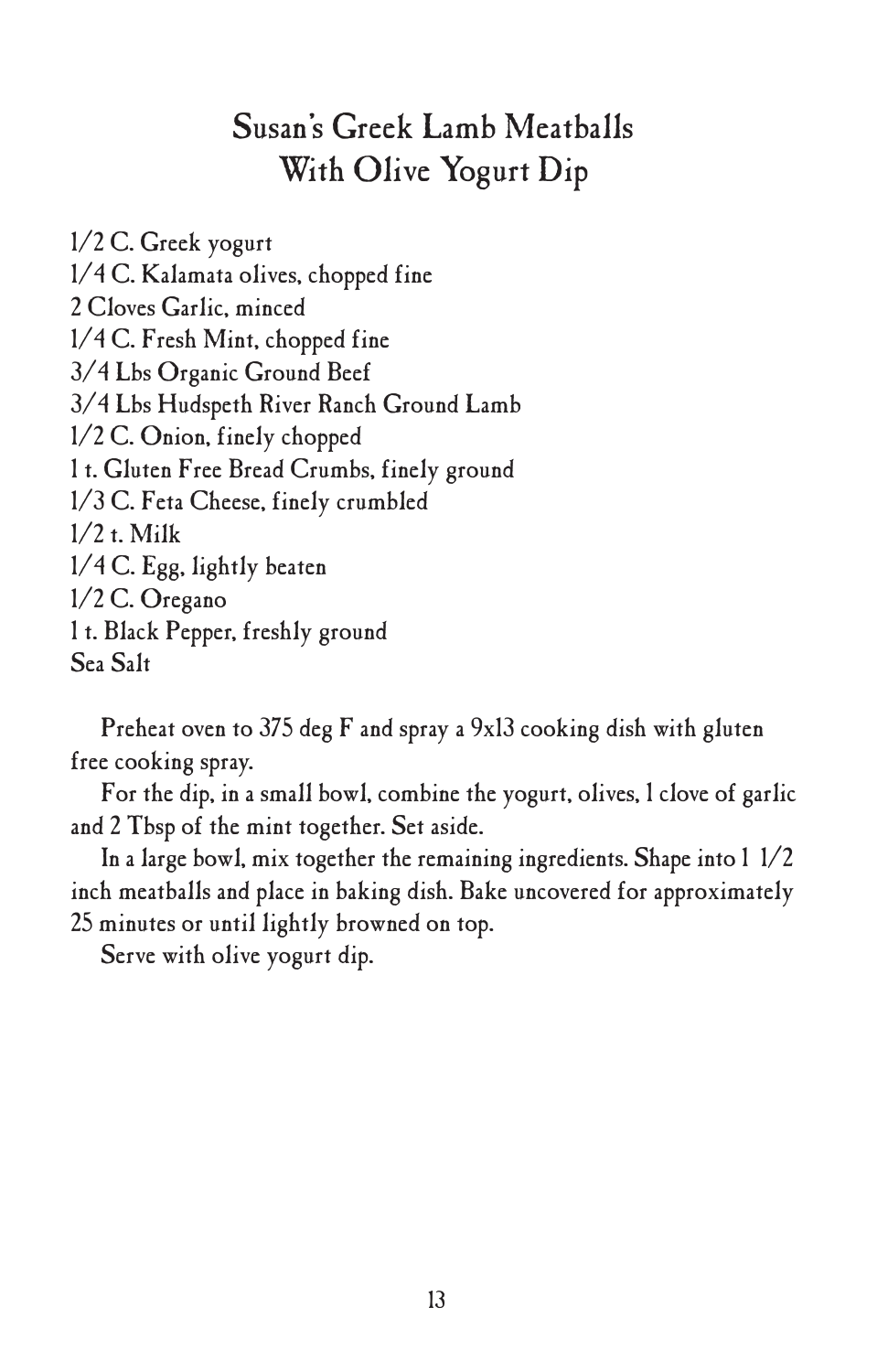## The Judge's Meatloaf Florentine

1 Lb. Fresh Spinach 1 1/2 Lb. Hudspeth River Ranch Ground Lamb 1 C. Fine Dry Bread Crumbs or Gluten Free Crackers–crushed Sea Salt Black Pepper, freshly ground 1/4 t. Nutmeg, grated 1/2 C. Flat Leaf Parsley, finely copped 1/4 C. Milk 1 Clove Garlic, minced 1/2 C. Onion, finely chopped 1 T. Unsalted Butter 2 Pasture Eggs, slightly beaten 3 Strips Bacon

Preheat oven to 350˚. Rinse spinach and place in sauce pan. Cover and cook over medium heat 5 to 8 minutes. When spinach is just wilted, remove from heat, drain, cool slightly and press with a wooden spoon to expel moisture. Chop.

Mix lamb with spinach, bread or cracker crumbs, and seasonings. Mix in parsley, milk and garlic.

Sauté the onion in butter until wilted then add to meat mixture. Add eggs and blend well with your hands. Press into a loaf and place in an oiled 9"x 5"x3" baking dish or loaf pan. Cover with bacon strips. Bake 1 to 1 1/2 hours, until firm. Let stand 20 minutes and skim off fat before slicing.

Serve with tomato sauce, if desired.

Note: The spinach may be reserved and, just before baking, pressed into the center of loaf as a filling, or it can be spread on top of the meat mixture that has been flattened into a rectangle, then rolled up together, jelly-roll style.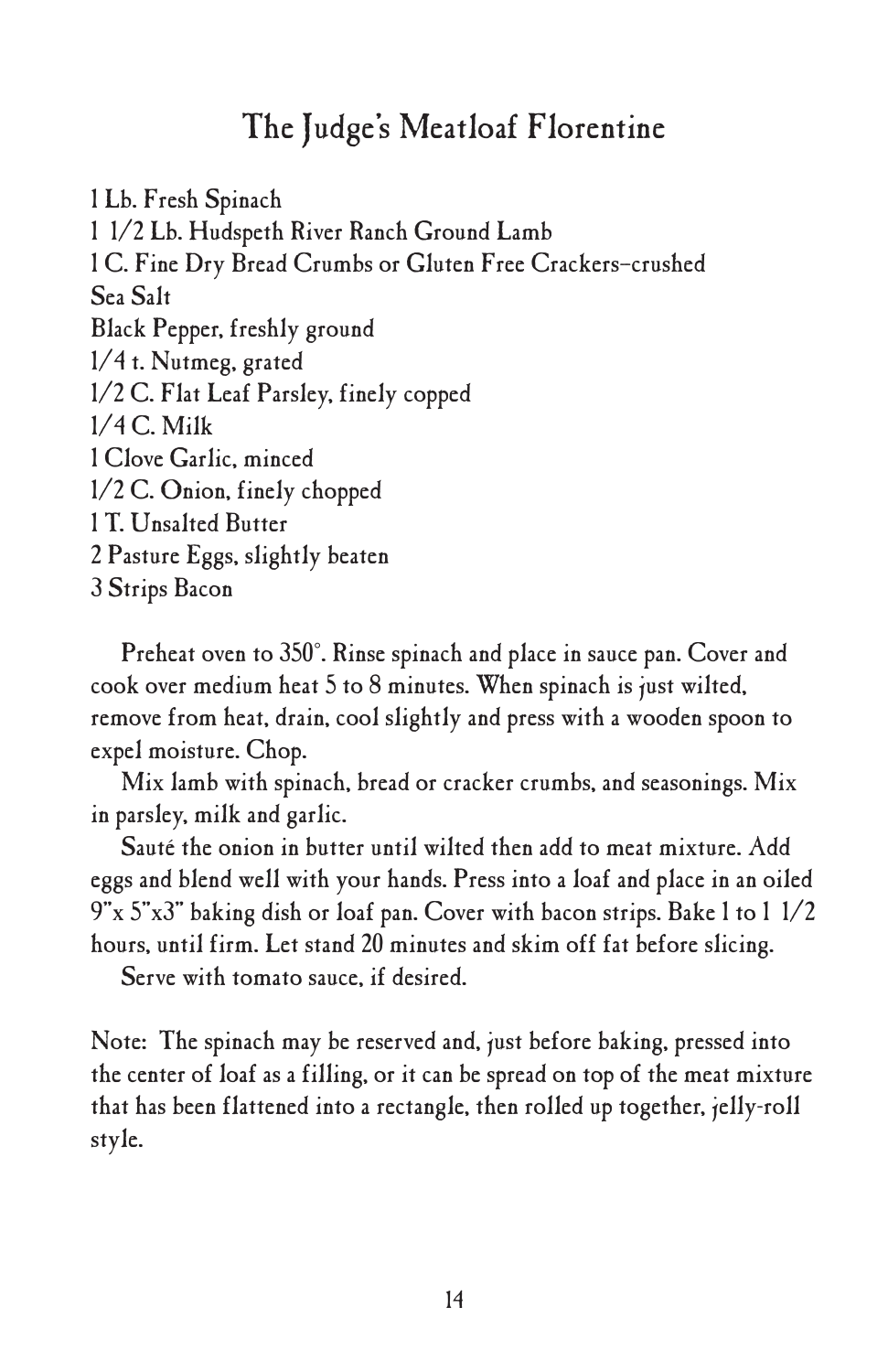#### Armour's Lamb Stew

 1/2 Lbs. Thickly Sliced Bacon, diced Lb. Boneless Lamb Shoulder or Stew Meat, cut into 2" cubes 1/2 t. Salt 1/2 t. Black Pepper, freshly ground 1/2 C. All Purpose Flour OR Arrowroot for Gluten Free Cloves Garlic, minced Large Onion, chopped 1/2 C. Water C. Lamb Stock (Page 10, or use Beef Stock) t. White Sugar C. Carrots, diced Large Onions, cut into bite size pieces 3 Potatoes t. Thyme, dried Bay Leaves C. White Wine

Place bacon in a large deep skillet. Cook over medium high heat until evenly brown. Drain, crumble and set aside.

Put lamb that has been paper towel dried, salt, pepper, and flour in large plastic bag. Toss to coat meat evenly. Brown meat in frying pan with bacon fat.

Place meat into stock pot (leave 1/4 cup of fat in frying pan). Add the garlic and onion, sauté until golden brown. Deglaze frying pan with 1/2 c. water and add the garlic-onion mixture to the stock pot with bacon pieces, lamb stock, and sugar. Cover and simmer for 1 1/2 hours.

Add carrots, onions, potatoes, thyme, bay leaves and wine to pot. Reduce heat, and simmer covered for 20 minutes until vegetables are tender.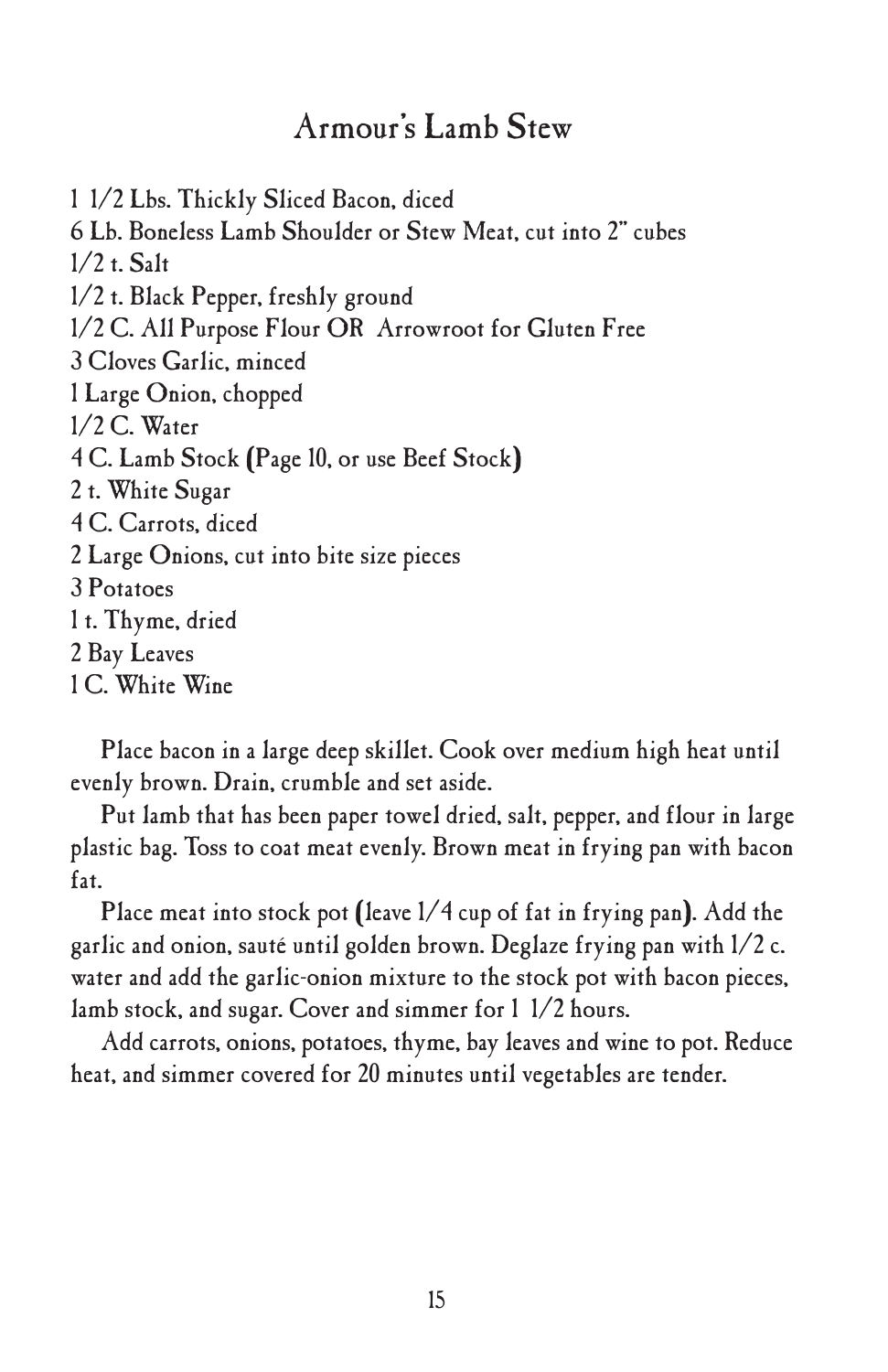# Berler's Lamb Stew

2 1/2 or 3 lbs of lamb shoulder, cut into 1 1/2" to 2" pieces or stew meat. One large or 2 medium chopped onions. Diced carrots

Catsup Salt and pepper

Rinse meat and sear. Add onion, carrots and a couple of large spoons of catsup. Add enough water to almost cover the stew. Cover and simmer for 2 1/2 to 3 hours.

Add 2 or 3 potatoes 30 minutes before finish and a can of peas just to heat up.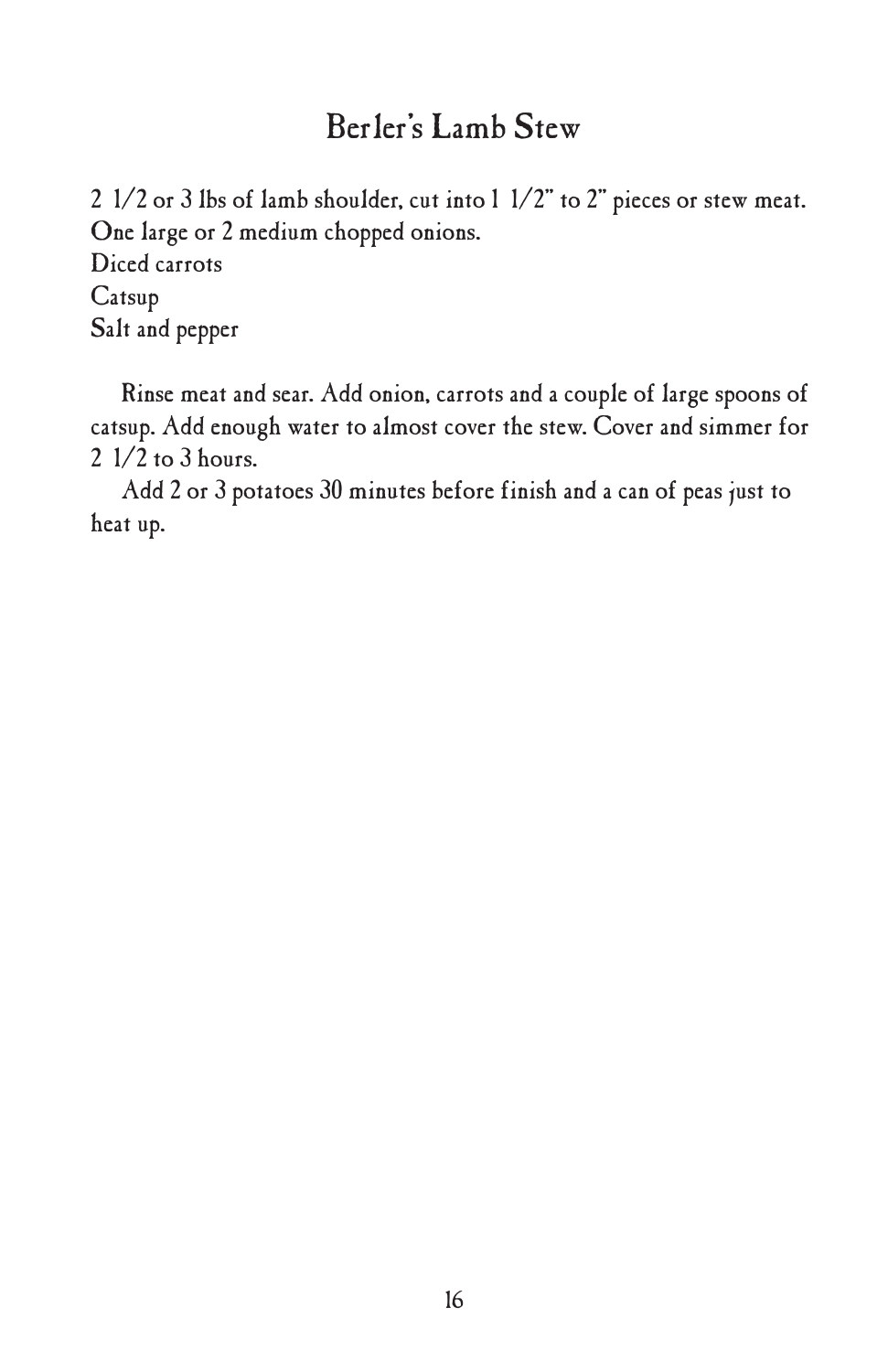# Leg of Lamb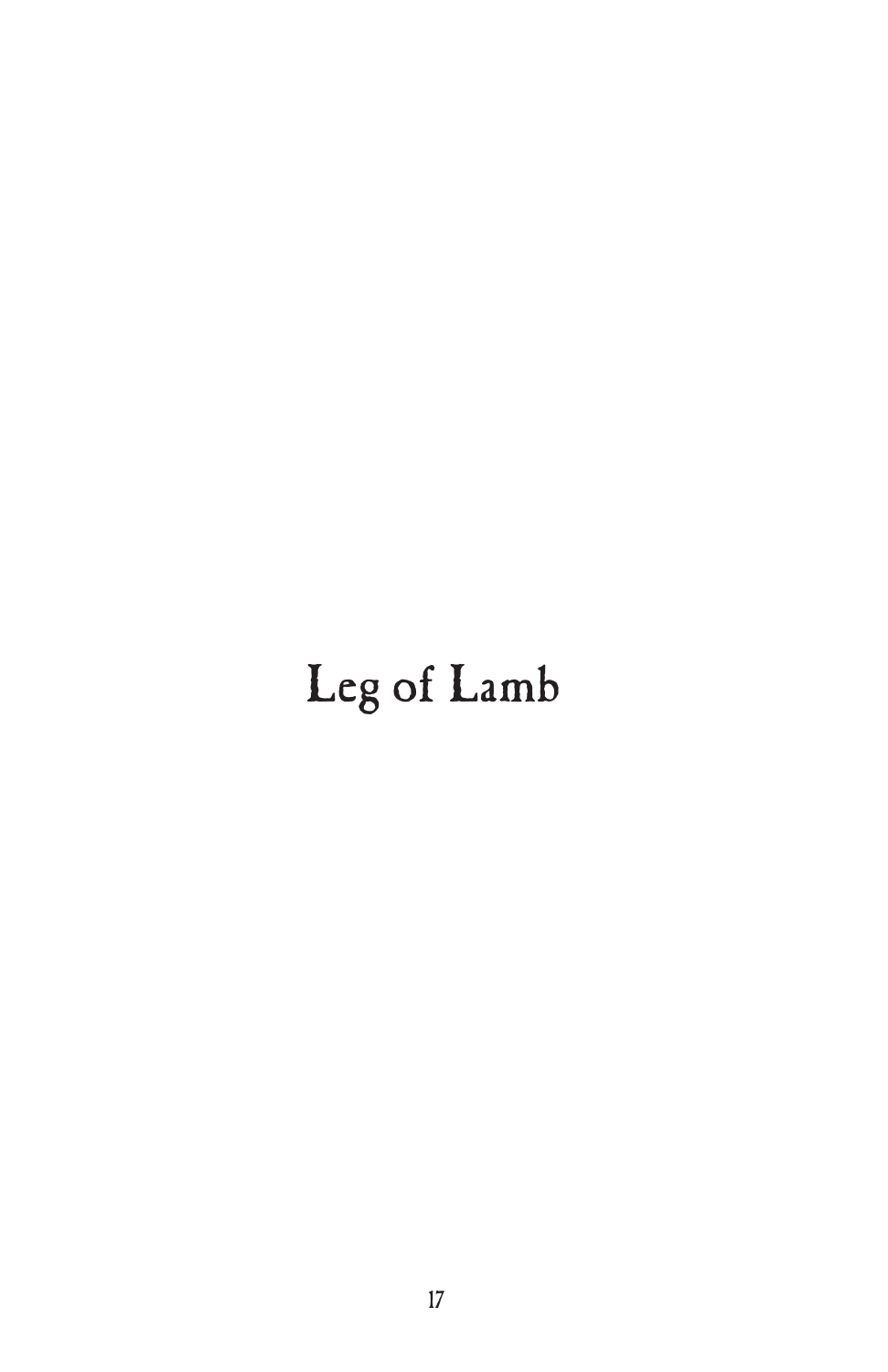## Garlic & Rosemary Leg of Lamb

Hudspeth River Ranch Leg of Lamb Garlic Cloves Salt & Pepper Flour Dried Rosemary Water

Push garlic cloves into inside of lamb. Rub sat, pepper and flour all over lamb. Place in roasting pan and sprinkle with dried rosemary. Cook at 350 degrees for 30 minutes per pound of meat. Add water to pan as needed. Remove lamb and make gravy with drippings.

## Martita's Perfect Leg of Lamb

#### 5–8 Lbs. Hudspeth River Ranch Leg of Lamb, Bonein, at room temperature Roasting Sauce (See below)

Trim off excess fat. Pierce the meat with a fork in several places evenly over its surface. Spread sauce over the lamb. Place the lamb on a rack (optional) in a roasting pan with a little broth or water in pan. Heat lamb for 20 minutes in a 425 degree oven. Reduce the heat to 350 degrees and roast until internal temperature is between 135–140 degrees. This should take 40–50 minutes. Let the roast rest on a cutting board for about 20 minutes before slicing.

#### Roasting Sauce

| 2 - 4 Cloves Garlic, chopped      | 2 t. Thyme         |
|-----------------------------------|--------------------|
| 2 t. Salt                         | $2$ t. Sage        |
| 4 t. Black Pepper, freshly ground | 2 t. Marjoram      |
| 2 crushed Bay Leaves              | $1/3$ c. Soy Sauce |
| 2 t. Powdered Ginger              | 1/3 c. Olive Oil   |

Combine all ingredients.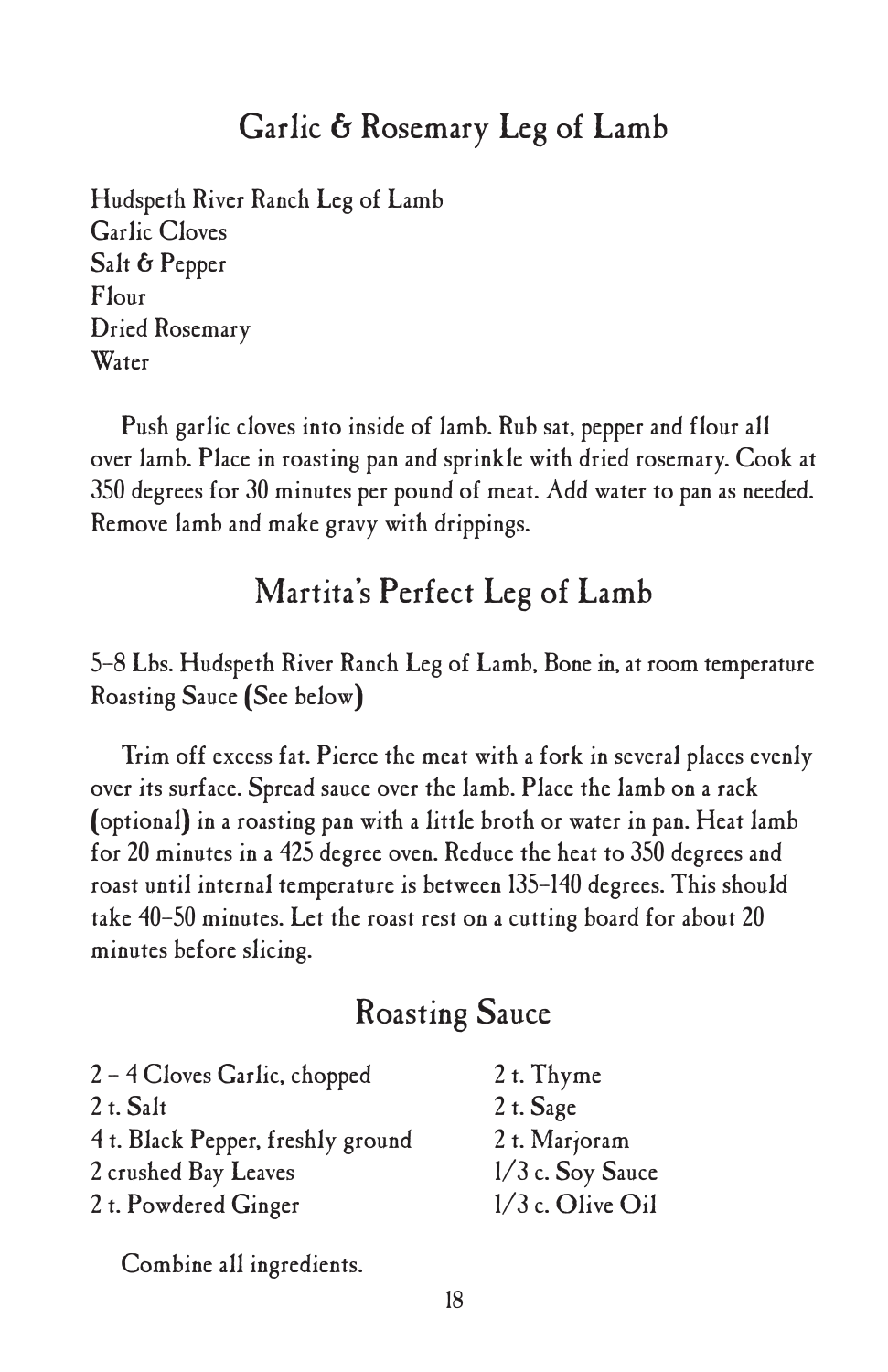# Susan's Broiled Marinated Boneless Leg of Lamb

6–7 Lb. Hudspeth River Ranch Leg of Lamb, Deboned and Butterflied 2/3 C. Olive Oil T. Lemon Juice t. Sea Salt t. Oregano or Rosemary 1/2 t. Black Pepper, freshly ground T. Parsley, chopped Bay Leaves, coarsely crumbled C. Onion, thinly sliced Cloves of Garlic, sliced

Combine all ingredients except lamb in gallon Ziplock bag and shake to blend well. Add lamb to bag and let marinade 12–24 hours.

Remove meat from marinade and grill over charcoal (or in electric broiler) about 4" from heat no longer than 15 minutes per side. Lamb will be rare but is absolutely delicious. *Do Not over cook.*

Slice in thin diagonal strips to serve. (like London broil) Place on carving platter and slice into 1/2 inch thick slices, carving against the grain.

Spoon some of the drippings over each serving.

Can serve with bearnaise sauce.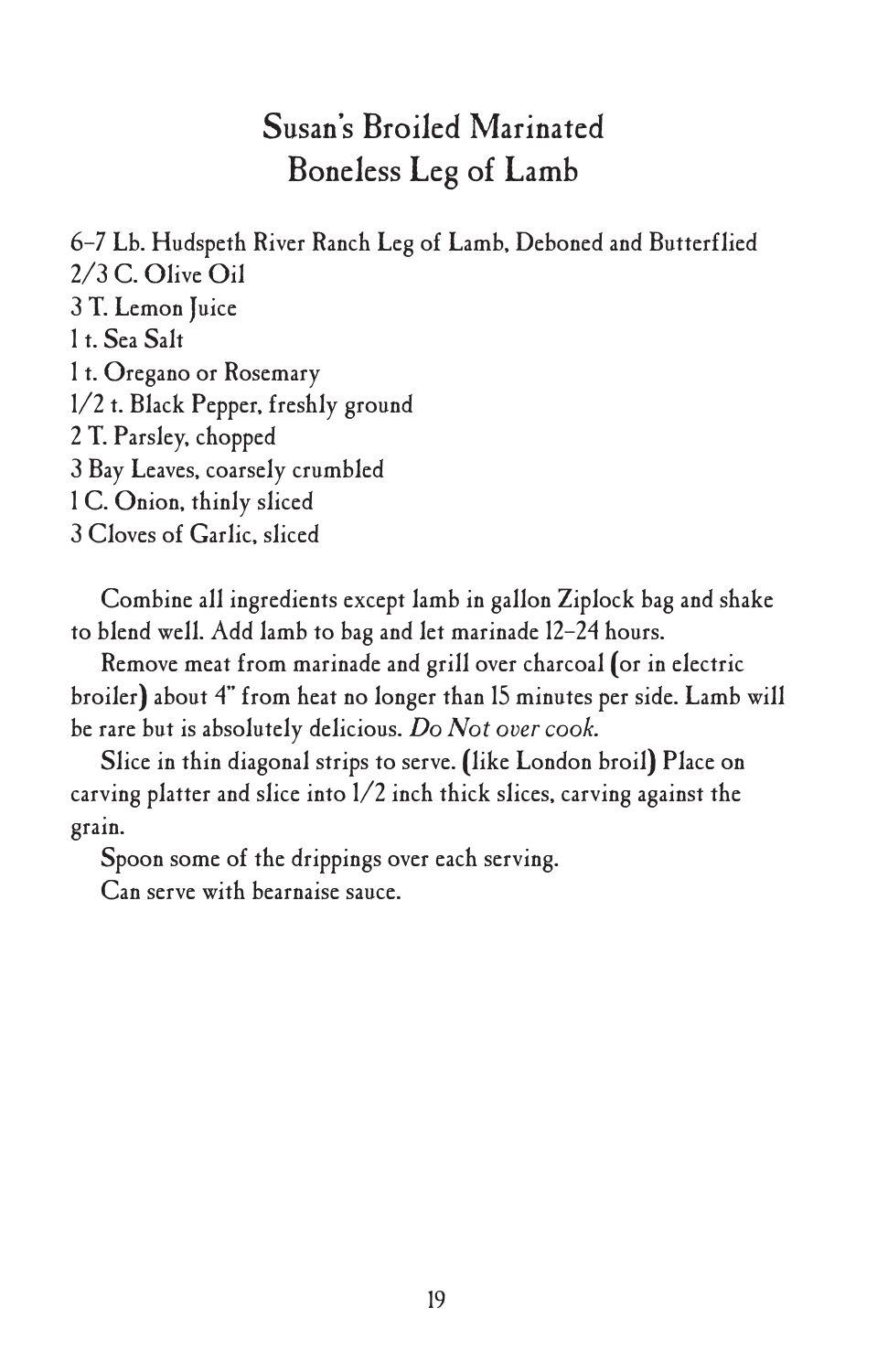# Lamb Ribs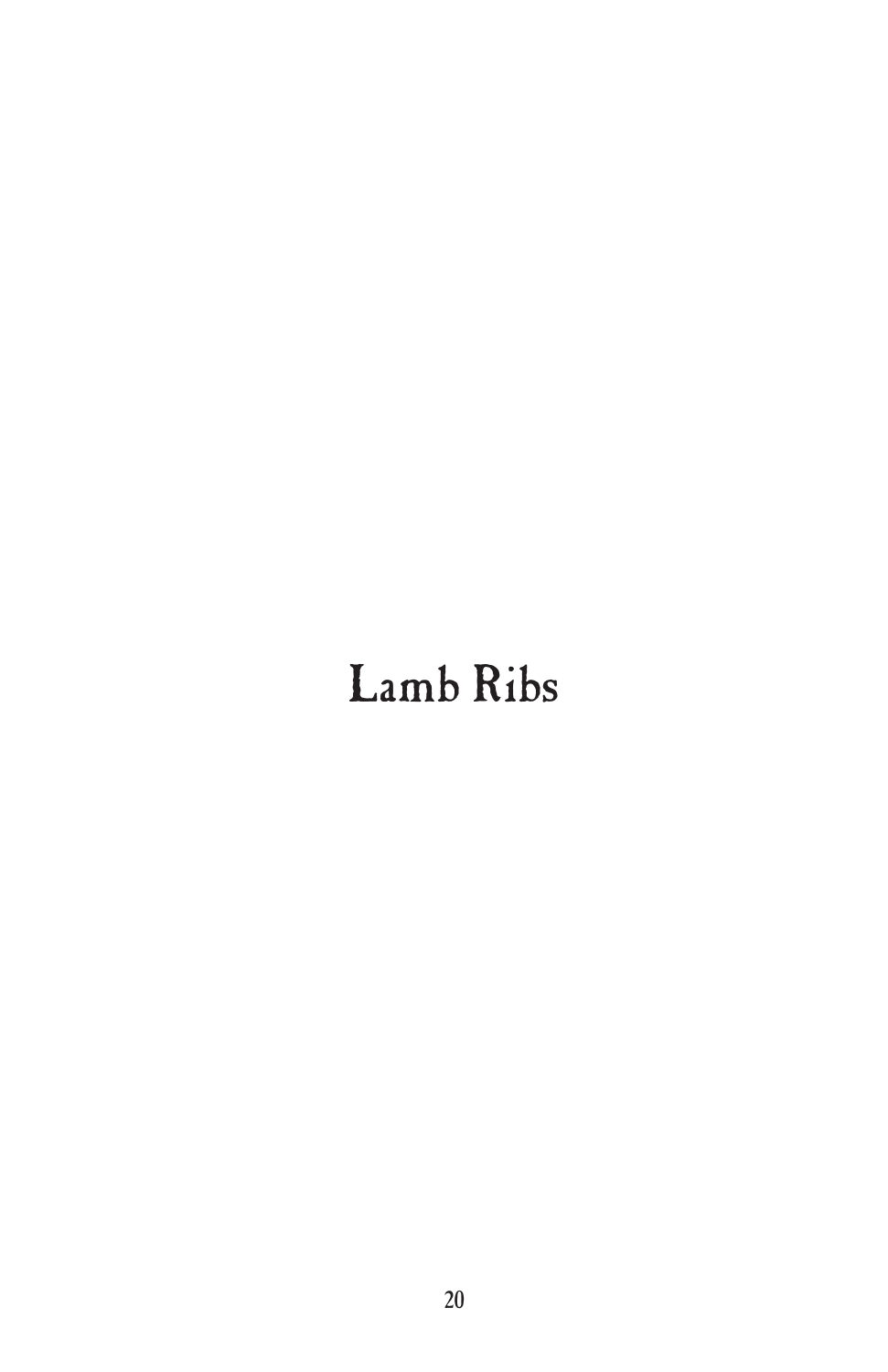#### Abbey's Lamb Ribs With Red Wine Sauce

2 Racks of Hudspeth River Ranch Lamb 1 1/2–2 T. Olive Oil Sea Salt, to taste Black Pepper, freshly ground, to taste Red Wine Sauce (See below)

Heat oven to 400°.

Sprinkle lamb with salt and pepper. Heat olive oil in a large skillet over medium–high heat. Place racks of lamb in skillet, meaty side down, until nicely seared. Turn to brown bottoms, letting the racks support each other. Transfer to a foil-lined roasting pan. Place pan in oven; roast for about 20 to 30 minutes.

In the same skillet, sauté onions until tender. Add wine and herbs; simmer briskly until the wine has boiled down to a syrup. Add broth and continue to simmer until reduced to about  $3/4$  cup. Add the butter; stir. Taste and season with salt and pepper. Makes 3/4 cup.

Cut lamb into portions and serve with the red wine sauce.

#### Abbey's Red Wine Sauce

1/4 C. Onion or Shallot, finely chopped 1 C. Dry Red Wine (Pinot Noir) 1 t. Fresh Rosemary, minced 1/2 t. Fresh Thyme, minced 1 t. Chives, chopped 1 C. Broth (Lamb or Beef) 1 - 2 T. Butter Sea Salt, to taste Black Pepper, freshly ground, to taste

Sauté onions until tender. Add wine and herbs; simmer briskly until the wine has boiled down to a syrup. Add broth and continue to simmer until reduced to about 3/4 cup. Add butter; stir. Taste and season with salt and pepper.

Serve sauce with the lamb.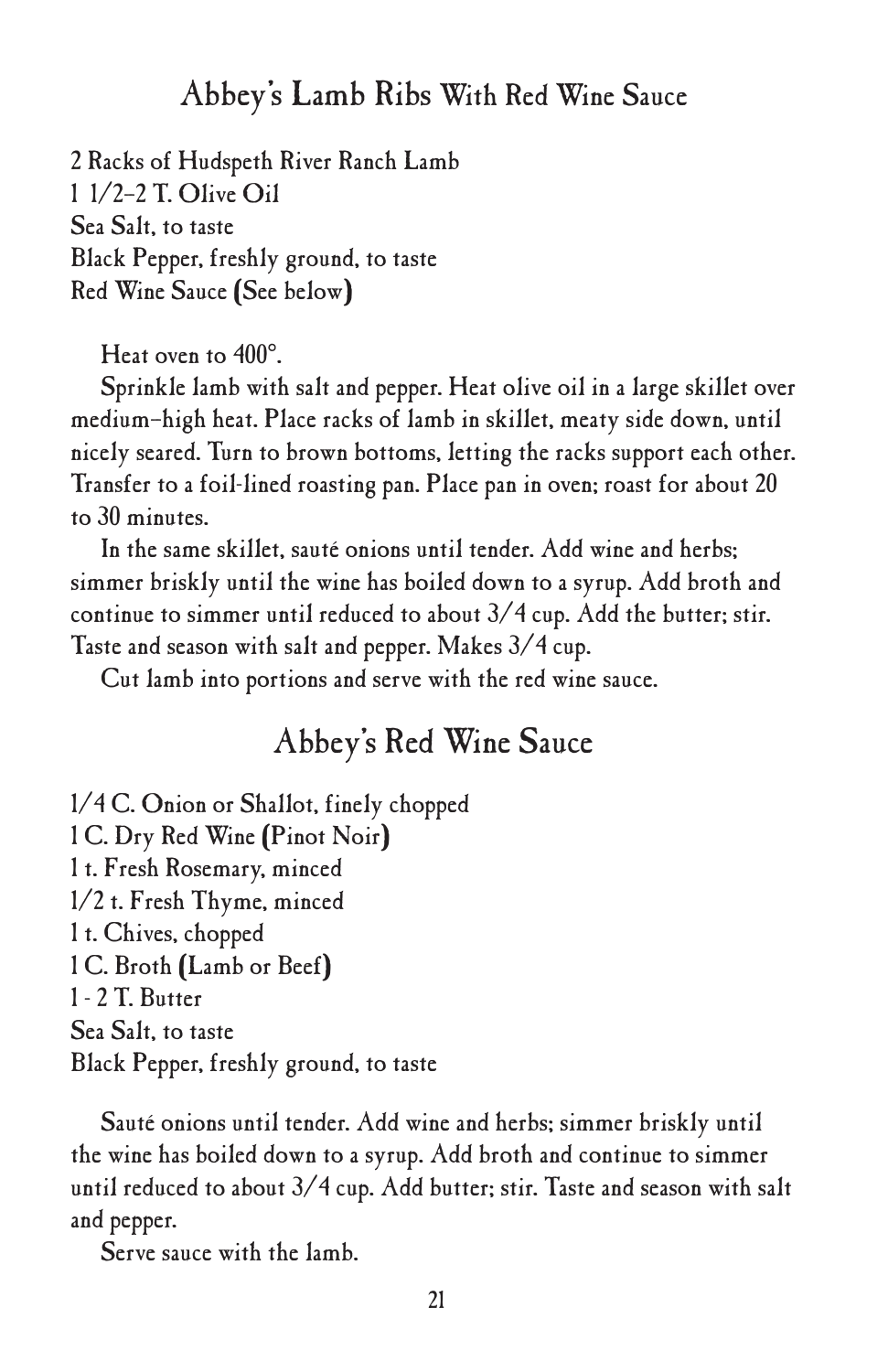# Rebecca Rather & Jesse Griffith's Sweet & Sour Lamb Ribs

#### RIBS

 Racks (8 ribs each) Hudspeth River Ranch Lamb Ribs Medium Yellow Onion Bay Leaves Sea Salt Black Pepper, freshly ground T. Fresh Italian Parsley, chopped (for garnish)

#### GLAZE

1 C. Honey 1 C. Cider Vinegar 2 Cloves Garlic, minced 1 t. Fresh Rosemary, chopped 1/2 t. Anise Seed 1/2 t. Chili Powder

To prepare the ribs: Put the ribs, onion, and bay leaves in a large pot, cover with water, and bring to a boil over high heat. Immediately turn the heat down to a simmer, skim any froth that comes to the surface, and cook the ribs until tender, about 2 hours. Remove the ribs and refrigerate until ready to use. This can be done a day ahead.

Cool the stock to room temperature. This stock can be frozen in ice cube trays, bagged, and used another time.

To make the Glaze: In a bowl, whisk together honey, cider vinegar, garlic, rosemary, anise seed and chili powder.

To Cook the Ribs: Start a hot fire in a charcoal grill. We prefer additive free oak or mesquite lump charcoal, and advise against using charcoal starter, a known pollutant. If you are using a gas grill, set the heat at medium. When the coals are hot, lightly brush the grate with olive oil and grill the ribs for 2 minutes per side. Brush the glaze onto one side of the ribs and grill this side for about 30 seconds. Glaze the reverse side of the ribs and grill.

To serve, season the ribs with salt and pepper and sprinkle with chopped parsley. Serve warm or at room temperature.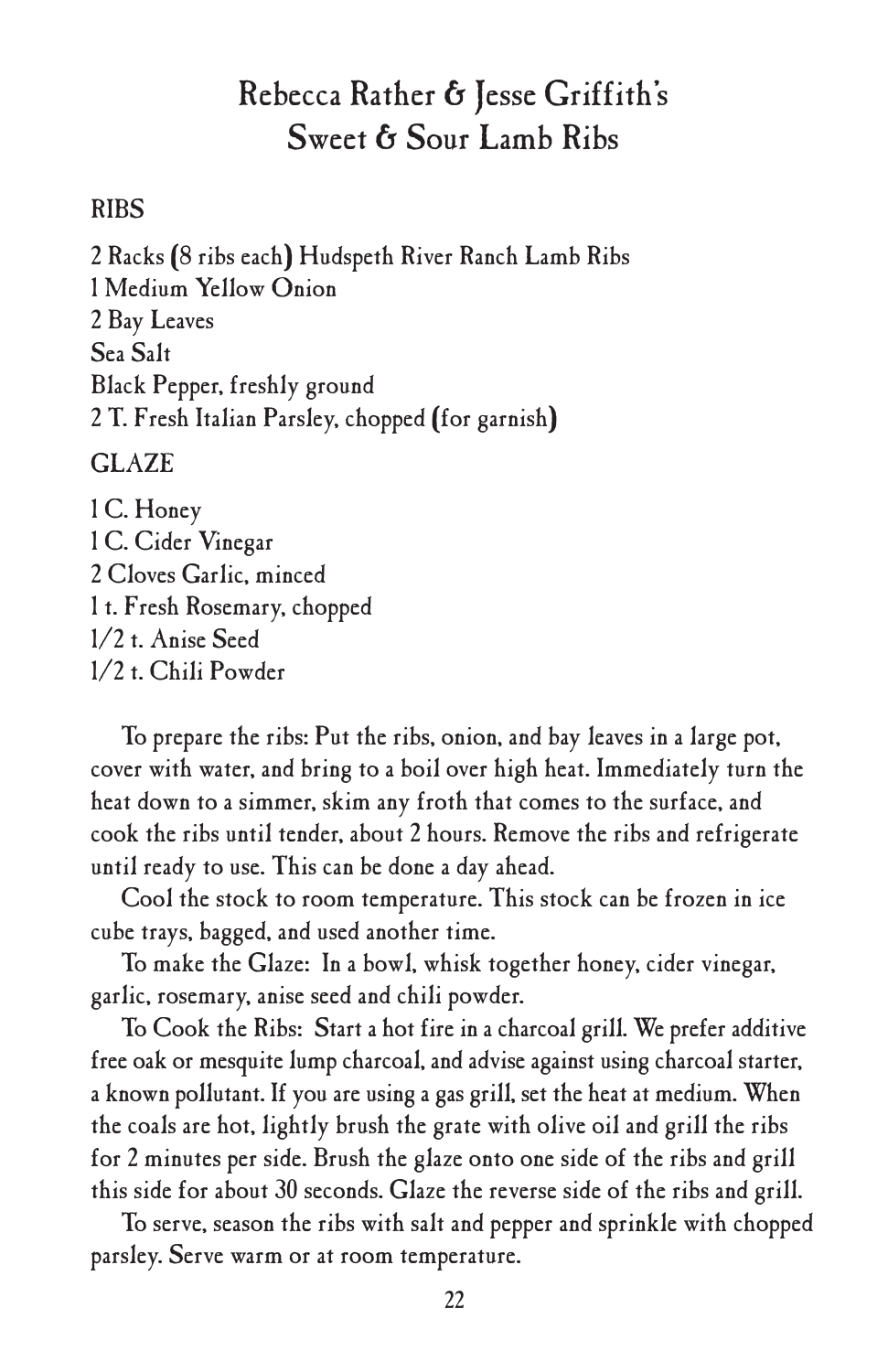# Lamb Shanks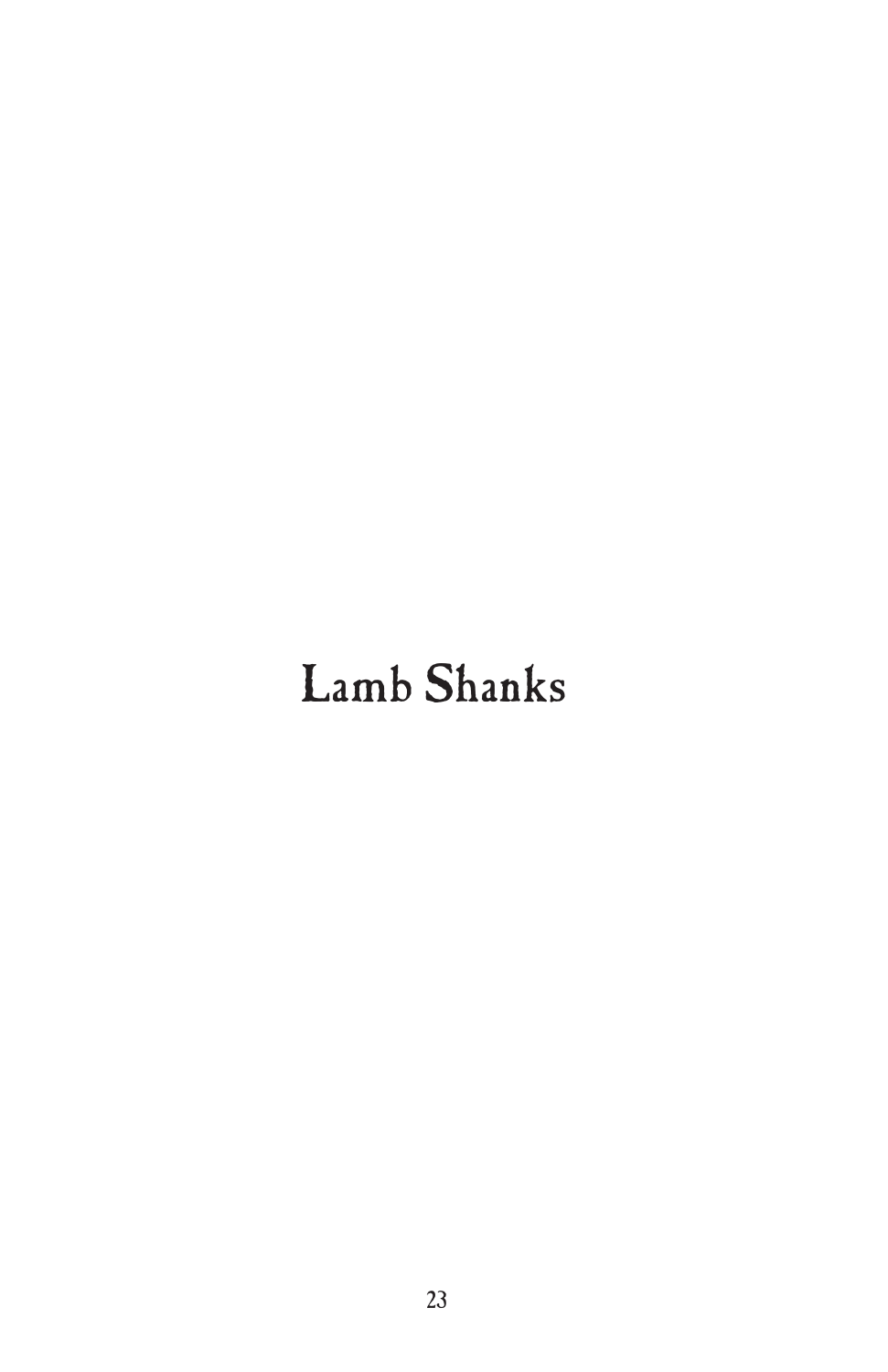#### Claude's Lamb Casserole

 T. olive oil, divided lbs. Hudspeth River Ranch Lamb Shanks Large Onion, quartered Cloves Garlic, chopped C. Roma (Plum) Tomatoes, chopped (15 oz.) can Garbanzo Beans, drained C. Lentils, cooked 1 T. Cumin t. Cinnamon 1/4 t. Nutmeg 1/8 t. Crushed Red Pepper t. Green Chiles, chopped Dash of Hot Pepper Sauce

Heat 1 T. oil in large skillet over medium–high heat. Sauté shanks until lightly browned then remove them from skillet and set aside. Sauté onion and garlic in skillet with remaining olive oil until tender, then stir in tomatoes, beans, and lentils. Season mixture with cumin, cinnamon, nutmeg, crushed red pepper, chiles and hot sauce. Mix well and allow flavors to blend over medium heat, for about 3 minutes.

Preheat oven to 375 degrees.

Pour vegetable mixture in casserole dish, place shanks on top.

Cover dish and bake at 375 for 2 hours or until Lamb is cooked through and receding from the bone.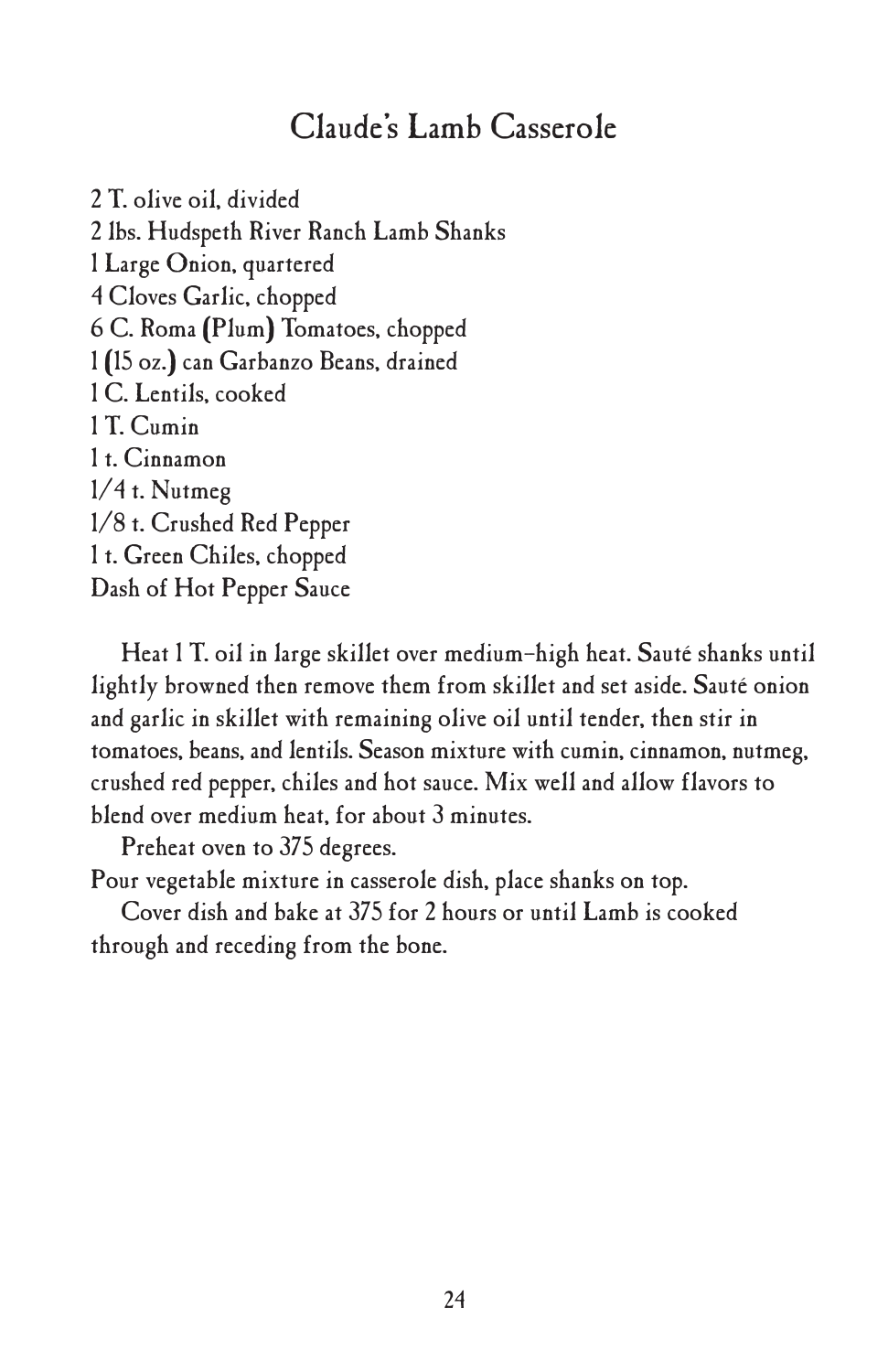#### Devil's River Lamb Osso Buco

2 Lbs. Hudspeth River Ranch Lamb Shanks, cut into short lengths. 1/4 C. All Purpose Flour 1/4 C. Butter 2 Cloves Garlic, crushed 1 Large Onion, chopped 1 Large Carrot, chopped 2/3 C. Dry White Wine 2/3 C. Lamb Stock (See next page, or use Beef Stock) 1 (14.5 oz) Can Diced Tomatoes Sea Salt Black Pepper, freshly ground 1/2 C. Fresh Parsley, chopped 1 Clove Garlic, minced 2 t. Lemon Zest, grated

Dust the Lamb Shanks lightly with flour. Melt butter in a large skillet over medium heat. Add lamb and cook until browned. Remove to a bowl and keep warm. Add crushed garlic and onion to skillet; cook and stir until onion is tender. Return lamb to the pan and mix in the carrot and wine. Simmer for 10 minutes.

Pour in the tomatoes and stock, and season with salt and pepper. Cover, and simmer over low heat for 1 1/2 hours, basting the lamb every 15 minutes or so. The meat should be tender, but not falling off the bone.

In a small bowl mix together the parsley, garlic and lemon zest. Mix into the lamb just before serving.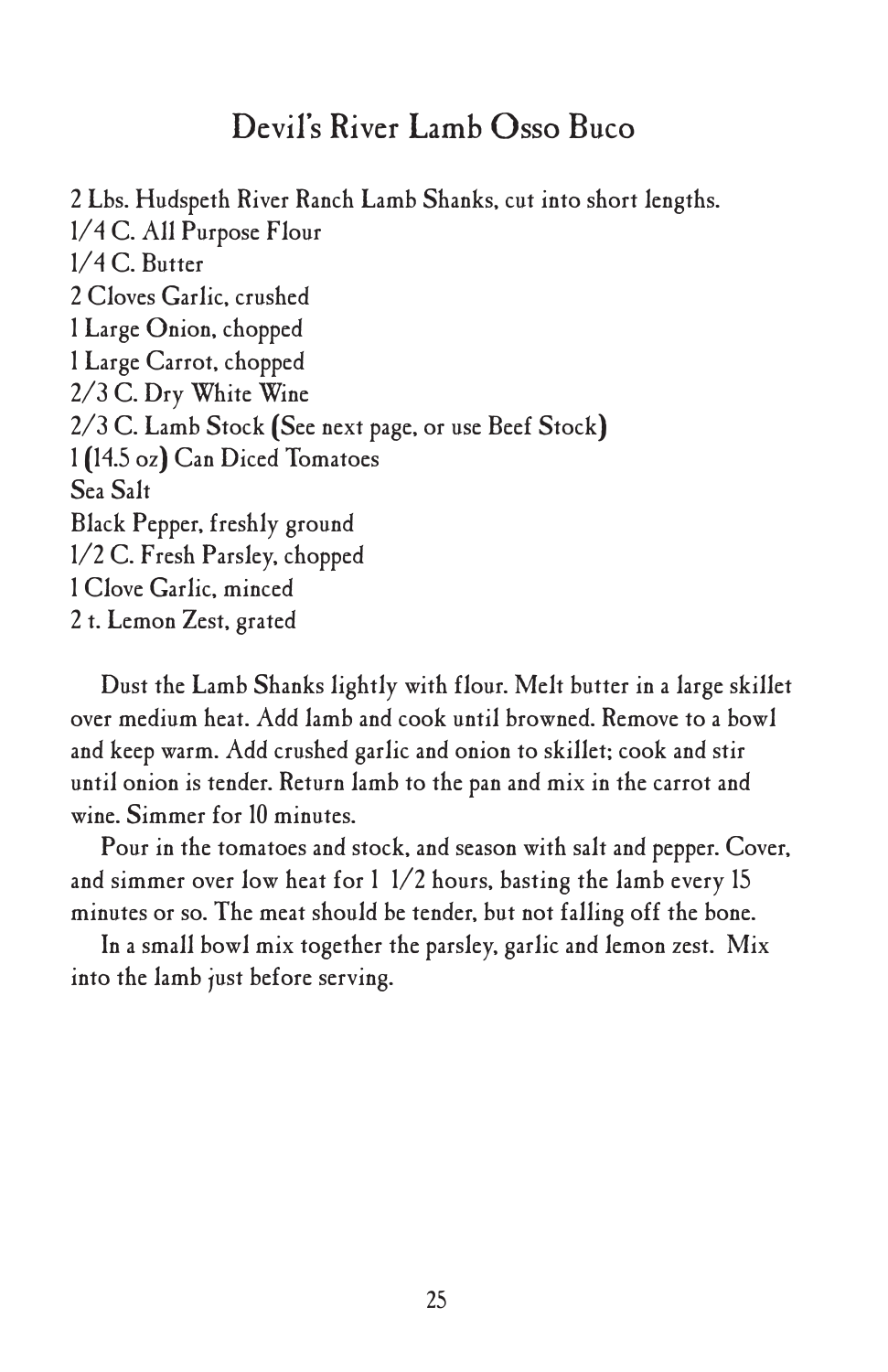#### Turtle Point Lamb Stock

 1/2 Lbs. Lamb Ribs or Neck Bones 2–3 T. Olive Oil plus extra to drizzle Onion, chopped Carrots, chopped Celery Stalk, chopped 1/2 Clove Garlic Whole Tomatoes Ml. Dry White Wine T. Black Peppercorn 1 Bay Leaf A few sprigs Thyme & Flat Leaf Parsley

Preheat oven to 425. Spread the bones out on a large roasting pan and drizzle with olive oil to coat. Roast for 45–60 minutes, turning bones half way through cook time.

Heat olive oil in large skillet and add vegetables and garlic. Stir occasionally over medium-high heat. Add tomatoes and fry for another 3 minutes. Add wine and let boil until liquid is reduced by half. Add bones to stock and add enough water to cover, about 8 cups. Bring to simmer and skim off froth that rises to top. Add peppercorns and herbs. Simmer stock for 4–6 hours. Let stand for a few minutes before passing through a fine sieve. Leave to cool, chill or freeze in convenient portions.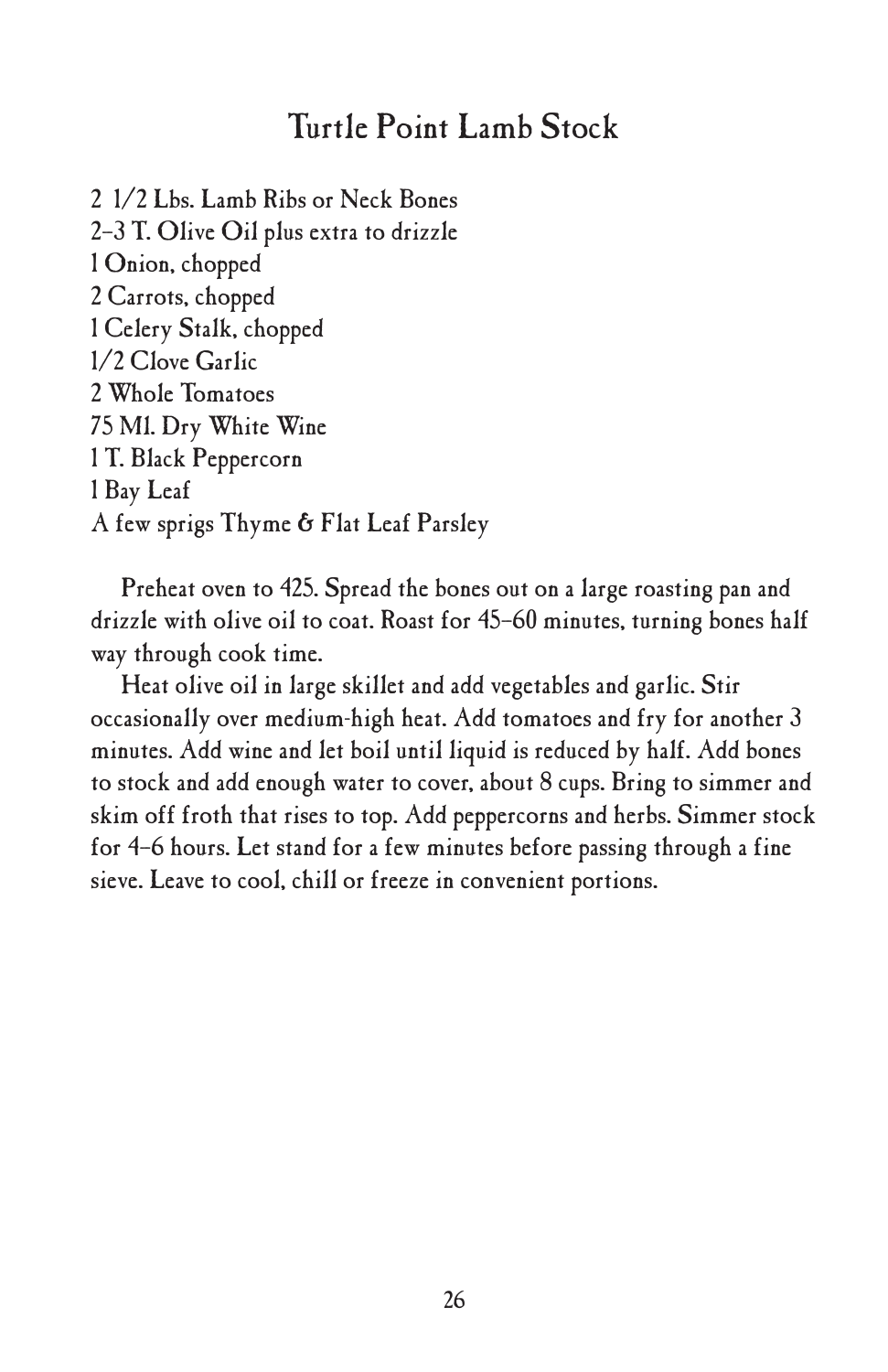| <b>Notes</b> |
|--------------|
|              |
|              |
|              |
|              |
|              |
|              |
|              |
|              |
|              |
|              |
|              |
|              |
|              |
|              |
|              |
|              |
|              |
|              |
|              |
|              |